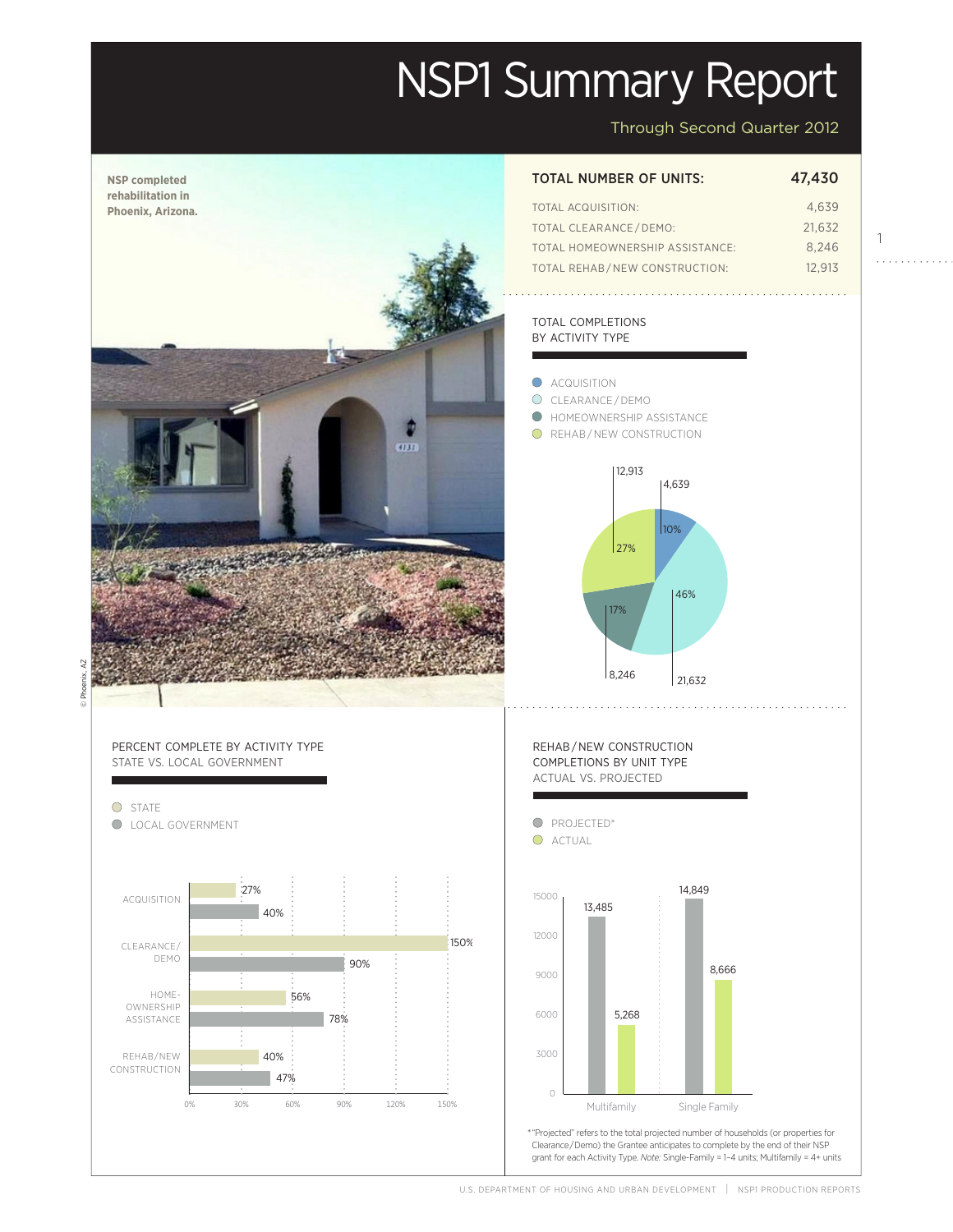47%

## STATE VS. LOCAL COMPLETIONS ACTUAL VS. PROJECTED



0

6000

5,268

#### COMPLETED UNITS BY ACTIVITY TYPE AND NATIONAL OBJECTIVES

| GRANTEE              | <b>ACQUISITION</b> | CLEARANCE/<br>DEMO | HOME-<br>OWNERSHIP<br>ASSISTANCE | REHAB/<br>NEW<br>CONSTRUCTION | TOTAL |
|----------------------|--------------------|--------------------|----------------------------------|-------------------------------|-------|
| Adams County, CO     | 13                 |                    | 3                                | 0                             | 16    |
| <b>LH25</b>          | 5                  |                    |                                  |                               | 5     |
| <b>LMMI</b>          | 8                  |                    | 3                                | $\circ$                       | 11    |
| Akron, OH            | 0                  | 218                |                                  | 16                            | 234   |
| <b>LH25</b>          | $\mathbf{0}$       | 22                 |                                  | 6                             | 28    |
| <b>LMMI</b>          | $\overline{O}$     | 196                |                                  | 10                            | 206   |
| Alameda County, CA   | 9                  |                    |                                  |                               | 9     |
| <b>LH25</b>          | 3                  |                    |                                  |                               | 3     |
| <b>LMMI</b>          | 6                  |                    |                                  |                               | 6     |
| Alaska State Program | 15                 | $\overline{2}$     | 0                                | 79                            | 96    |
| <b>LH25</b>          | 5                  |                    | $\mathbf{0}$                     | 12                            | 17    |
| <b>LMMI</b>          | 10 <sup>°</sup>    | $\overline{2}$     | $\overline{O}$                   | 67                            | 79    |
| Allegheny County, PA |                    | 171                |                                  | 27                            | 198   |
| <b>LH25</b>          |                    |                    |                                  | 10                            | 10    |
| <b>LMMI</b>          |                    | 171                |                                  | 17                            | 188   |
| Allentown, PA        | $\Omega$           | $\overline{4}$     |                                  | 1                             | 5     |
| <b>LH25</b>          | $\mathbf{0}$       |                    |                                  |                               | 1     |
| <b>LMMI</b>          | $\Omega$           | $\overline{4}$     |                                  |                               | 4     |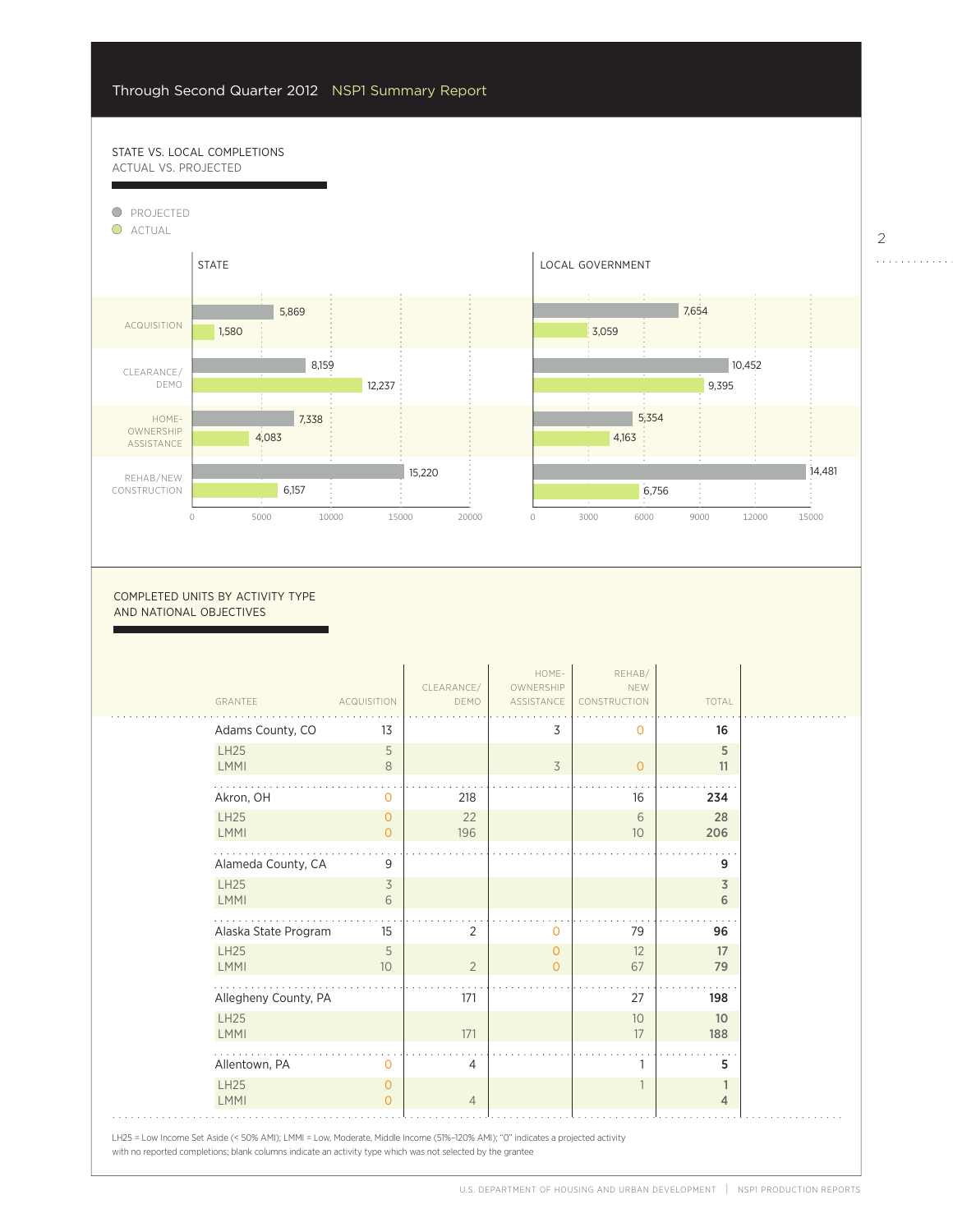| American Samoa             |                                       | 1                         |                      | 1                                | $\overline{2}$                   |
|----------------------------|---------------------------------------|---------------------------|----------------------|----------------------------------|----------------------------------|
| <b>LH25</b><br>LMMI        |                                       | $\mathbf{1}$              |                      | $\overline{1}$                   | $\mathbb{1}$<br>$\mathbf{1}$     |
| Anaheim, CA                | 0                                     |                           | 34                   | $\mathbf 0$                      | 34                               |
| LH25<br>LMMI               | $\mathsf{O}\xspace$                   |                           | 34                   | $\overline{0}$                   | $\mathbf{0}$<br>34               |
| .<br>Anderson, IN          | $\mathbf 0$                           | 84                        |                      | 17                               | 101                              |
| LH25<br>LMMI               | $\mathbf 0$<br>$\circ$                | 84                        |                      | 12<br>5                          | 12<br>89                         |
| Anoka County, MN           | 3                                     | 5                         | $\overline{2}$       | 10                               | 20                               |
| <b>LH25</b><br>LMMI        | $\mathsf{O}\xspace$<br>$\overline{3}$ | 5                         | $\overline{2}$       | $\overline{4}$<br>6              | $\overline{4}$<br>16             |
| Antioch, CA                |                                       |                           |                      | 11                               | 11                               |
| LH25<br>LMMI               |                                       |                           |                      | $\overline{4}$<br>$\overline{7}$ | $\overline{4}$<br>$\overline{7}$ |
| Apple Valley, CA           | $\mathsf{O}\xspace$                   |                           | 29                   |                                  | 29                               |
| LH25<br>LMMI               | $\circ$                               |                           | $\mathsf O$<br>29    |                                  | $\mathbf{O}$<br>29               |
| Arizona State Program      | $\mathbf 0$                           |                           | 905                  | 24                               | 929                              |
| <b>LH25</b><br>LMMI        | $\mathbf{O}$                          |                           | 46<br>859            | 24                               | 70<br>859                        |
| .<br>Arlington, TX         | 7                                     | 0                         | 25                   |                                  | 32                               |
| LH25<br>LMMI               | $\mathsf{O}\xspace$<br>$\overline{7}$ | $\circ$<br>$\overline{O}$ | $\overline{7}$<br>18 |                                  | $\overline{7}$<br>25             |
| Atlanta, GA                | $\star$<br>3                          | 16                        | 2                    | 101                              | 122                              |
| LH25<br>LMMI               | $\overline{3}$<br>$\overline{0}$      | 16                        | $\overline{2}$       | 64<br>37                         | 67<br>55                         |
| Augusta, GA                | $\mathbf{1}$                          |                           | $\mathbf 0$          | 12                               | 13                               |
| <b>LH25</b><br><b>LMMI</b> |                                       |                           | O                    | $\overline{0}$<br>12             | $\mathbf{O}$<br>13               |
| Aurora, CO                 | 52                                    |                           | $\mathbf 0$          | 12                               | 64                               |
| LH25<br>LMMI               | 30<br>22                              |                           | $\mathsf{O}\xspace$  | 12<br>$\mathbf{O}$               | 42<br>22                         |
| .<br>Aurora, IL            | $\,$ 6 $\,$                           |                           | 2                    |                                  | 8                                |
| LH25                       | $\overline{2}$<br>$\overline{4}$      |                           | $\overline{2}$       |                                  | $\sqrt{2}$<br>6                  |

3

. . . . . . . . . . . .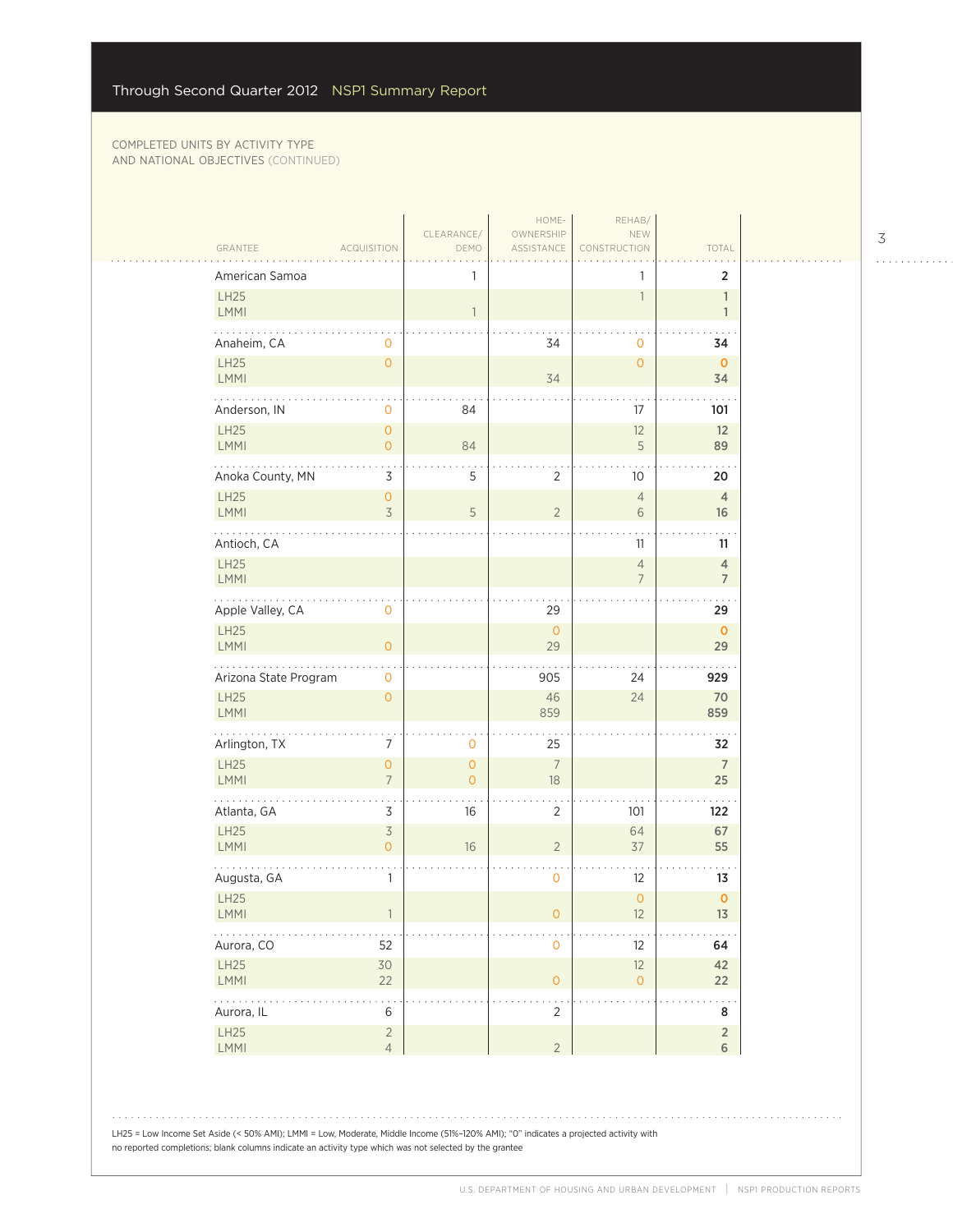لتنبيب

| GRANTEE<br><b>ACQUISITION</b>                                       | CLEARANCE/<br>DEMO | HOME-<br>OWNERSHIP<br>ASSISTANCE | REHAB/<br>NEW<br>CONSTRUCTION    | TOTAL                      |
|---------------------------------------------------------------------|--------------------|----------------------------------|----------------------------------|----------------------------|
| Avondale City, AZ                                                   | 4                  | 44                               | 0                                | 48                         |
| LH25                                                                |                    | 9                                | $\overline{0}$                   | 9                          |
| LMMI                                                                | $\overline{4}$     | 35                               |                                  | 39                         |
| Babylon Township, NY<br>LH25                                        |                    |                                  | 4<br>$\overline{\mathcal{S}}$    | 4<br>$\overline{3}$        |
| LMMI                                                                |                    |                                  | $\mathbf{1}$                     | $\mathbf{1}$               |
| .<br>Bakersfield, CA<br>19                                          |                    | 70                               |                                  | 89                         |
| LH25<br>19<br><b>LMMI</b>                                           |                    | 70                               |                                  | 19<br>70                   |
| Baltimore County, MD<br>27                                          |                    | 34                               | 33                               | 94                         |
| <b>LH25</b><br><b>LMMI</b><br>27                                    |                    | 34                               | $\overline{4}$<br>29             | $\overline{4}$<br>90       |
| Baltimore, MD                                                       |                    |                                  | 55                               | 55                         |
| <b>LH25</b><br><b>LMMI</b>                                          |                    |                                  | 38<br>17                         | 38<br>17                   |
| Baton Rouge, LA                                                     |                    |                                  | 9                                | 9                          |
| <b>LH25</b>                                                         |                    |                                  | 9                                | 9                          |
| Bergen County, NJ<br>8                                              |                    | 3                                | 4                                | 15                         |
| LH25<br>$\,8\,$<br><b>LMMI</b>                                      |                    | $\overline{3}$                   | $\overline{4}$                   | 12<br>$\overline{3}$       |
| .<br>Birmingham, AL<br>$\mathbf 0$                                  |                    |                                  | 21                               | 21                         |
| $\mathsf{O}\xspace$<br><b>LH25</b><br>LMMI<br>$\overline{O}$        |                    |                                  | $\mathcal{G}$<br>12              | $\overline{9}$<br>12       |
| Boston, MA<br>1                                                     |                    | $\overline{7}$                   | 9                                | 17                         |
| <b>LH25</b><br>$\mathsf{O}\xspace$<br><b>LMMI</b><br>$\overline{1}$ |                    | $\overline{7}$                   | $\overline{4}$<br>5              | $\overline{4}$<br>13       |
| Boynton Beach, FL<br>9                                              |                    |                                  |                                  | 9                          |
| LH25<br>$\,8\,$<br>LMMI<br>$\overline{1}$                           |                    |                                  |                                  | $\,$ 8<br>$\mathbf{1}$     |
| .<br>$\mathsf 9$<br>Brevard County, FL                              | $\mathsf 3$        |                                  | 39                               | $\sim$ $\sim$ $\sim$<br>51 |
| <b>LH25</b><br>$\sqrt{4}$<br>5<br><b>LMMI</b>                       | $\overline{3}$     |                                  | $\mathcal{G}$<br>$30$            | 13<br>38                   |
| .<br>Brockton, MA<br>1                                              |                    | 8                                | 6                                | .<br>15                    |
| $\overline{0}$<br>LH25<br>LMMI<br>$\overline{1}$                    |                    | $\,8\,$                          | $\overline{4}$<br>$\overline{2}$ | $\overline{4}$<br>11       |

LH25 = Low Income Set Aside (< 50% AMI); LMMI = Low, Moderate, Middle Income (51%–120% AMI); "0" indicates a projected activity with no reported completions; blank columns indicate an activity type which was not selected by the grantee

4

 $\begin{array}{cccccccccccccc} . & . & . & . & . & . & . & . & . & . & . & . & . \end{array}$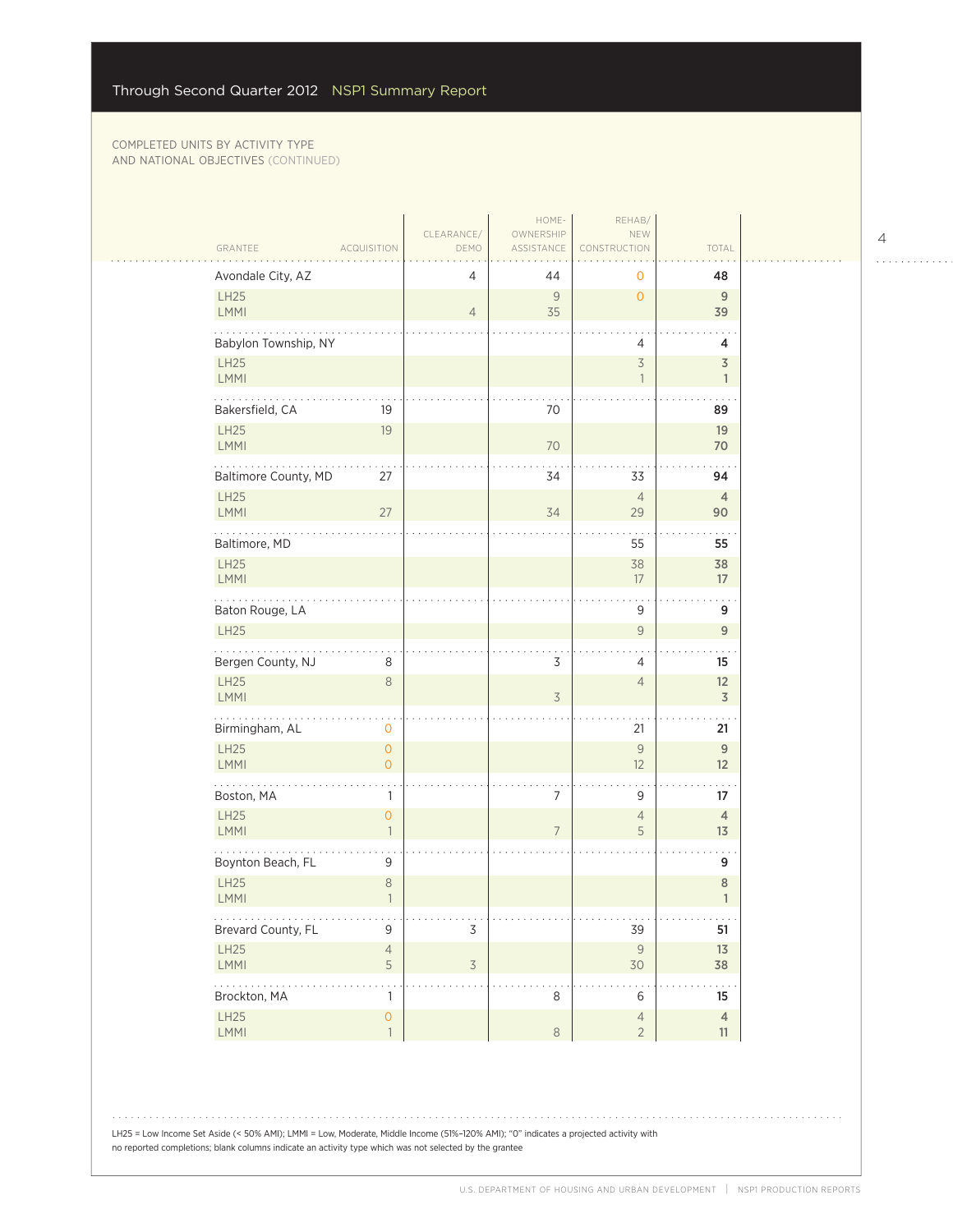| GRANTEE                                                        | <b>ACQUISITION</b>               | CLEARANCE/<br>DEMO | HOME-<br>OWNERSHIP<br>ASSISTANCE | REHAB/<br>NEW<br>CONSTRUCTION                        | TOTAL                      |
|----------------------------------------------------------------|----------------------------------|--------------------|----------------------------------|------------------------------------------------------|----------------------------|
| Broward County, FL                                             | 0                                | 5                  | 18                               | 104                                                  | 127                        |
| LH25<br>LMMI                                                   | $\overline{O}$<br>$\overline{O}$ | 5                  | 18                               | 46<br>58                                             | 46<br>81                   |
| Butler County, OH                                              |                                  | 29                 |                                  | 6                                                    | .<br>35                    |
| <b>LH25</b><br><b>LMMI</b>                                     |                                  | 29                 |                                  | $\overline{\mathcal{S}}$<br>$\overline{\mathcal{S}}$ | $\overline{3}$<br>32       |
| Canton Township, MI                                            | 7                                |                    |                                  |                                                      | 7                          |
| <b>LH25</b><br><b>LMMI</b>                                     | $\mathbb{1}$<br>6                |                    |                                  |                                                      | $\mathbf{1}$<br>6          |
| Canton, OH                                                     |                                  | 1                  |                                  | 7                                                    | 8                          |
| LH25<br><b>LMMI</b>                                            |                                  | 1                  |                                  | $\overline{0}$<br>$\overline{7}$                     | $\mathbf{O}$<br>8          |
| Cape Coral, FL                                                 | 0                                |                    | 38                               | 26                                                   | 64                         |
| <b>LH25</b><br>LMMI                                            | $\overline{O}$                   |                    | 38                               | 5<br>21                                              | 5<br>59                    |
| Chandler, AZ                                                   | 22                               |                    | $\overline{7}$                   |                                                      | 29                         |
| LH25<br>LMMI                                                   | 6<br>16                          |                    | $\overline{7}$                   |                                                      | 6<br>23                    |
| Charlotte, NC                                                  | 0                                |                    | 20                               | 15                                                   | 35                         |
| LH25<br>LMMI                                                   | $\overline{0}$<br>$\overline{O}$ |                    | 20                               | 15                                                   | 15<br>20                   |
| .<br>Chattanooga, TN                                           | 10                               | 52                 | 4                                | 9                                                    | 75                         |
| LH25<br>LMMI                                                   | 10                               | 52                 | $\overline{4}$                   | $\overline{9}$                                       | 10 <sup>°</sup><br>65      |
| Chicago, IL                                                    |                                  | 76                 |                                  | 51                                                   | 127                        |
| <b>LH25</b><br>LMMI                                            |                                  | 76                 |                                  | 22<br>29                                             | 22<br>105                  |
| Chula Vista, CA                                                | 10 <sup>°</sup>                  |                    | $\overline{2}$                   |                                                      | $12 \overline{ }$          |
| LH25<br>LMMI                                                   | 6<br>$\overline{4}$              |                    | $\overline{2}$                   |                                                      | $\,$ 6 $\,$<br>$\,$ 6 $\,$ |
| $\mathbb{Z}^2$ , $\mathbb{Z}^2$ , $\mathbb{Z}^2$<br>Cicero, IL | $\overline{0}$                   |                    | 12                               | $\mathsf 3$                                          | 15                         |
| LH25<br>LMMI                                                   | $\mathsf{O}\xspace$              |                    | $\,$ $\,$ $\,$<br>6              | $\mathsf{O}$<br>$\overline{\mathcal{S}}$             | $6\,$<br>$9\,$             |
| $\mathbb{Z}^2$ . The set of $\mathbb{Z}^2$<br>Cincinnati, OH   |                                  | 187                |                                  | 45                                                   | 232                        |
| LH25<br>LMMI                                                   |                                  | 187                |                                  | 25<br>20                                             | 25<br>207                  |

 $\begin{array}{cccccccccccccc} . & . & . & . & . & . & . & . & . & . & . & . & . \end{array}$ 

 $1.1.1.1.1.1.1.1.1.1$ 

LH25 = Low Income Set Aside (< 50% AMI); LMMI = Low, Moderate, Middle Income (51%–120% AMI); "0" indicates a projected activity with no reported completions; blank columns indicate an activity type which was not selected by the grantee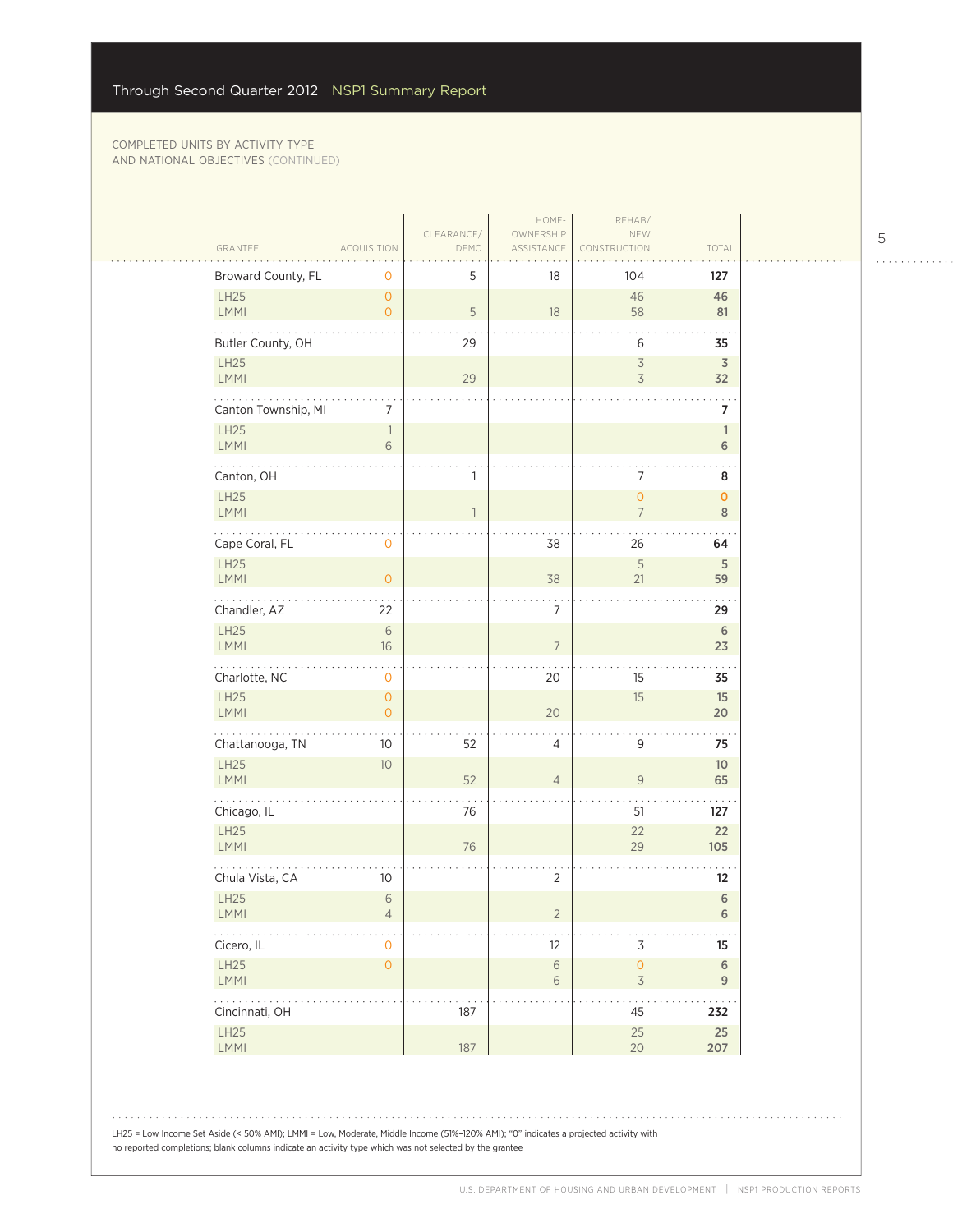| Clark County, NV                                                        |                                       |                | 13                  | 181                              | 194                            |
|-------------------------------------------------------------------------|---------------------------------------|----------------|---------------------|----------------------------------|--------------------------------|
| <b>LH25</b><br>LMMI                                                     |                                       |                | 13                  | 64<br>117                        | 64<br>130                      |
| Clayton County, GA                                                      |                                       |                | 9                   | 129                              | 138                            |
| <b>LH25</b><br>LMMI                                                     |                                       |                | -1<br>8             | 57<br>72                         | 58<br>80                       |
| Cleveland, OH                                                           |                                       | 687            |                     | 98                               | 785                            |
| LH25<br>LMMI                                                            |                                       | 687            |                     | 82<br>16                         | 82<br>703                      |
| Clinton Township, MI                                                    | 11                                    | $\circ$        |                     | 12                               | 23                             |
| <b>LH25</b><br>LMMI                                                     | $11\,$                                | $\overline{O}$ |                     | 12                               | 11<br>12                       |
| Cobb County, GA                                                         |                                       |                |                     | 47                               | 47                             |
| <b>LH25</b><br>LMMI                                                     |                                       |                |                     | $\overline{3}$<br>44             | $\overline{3}$<br>44           |
| Collier County, FL                                                      | $\mathbf 0$                           |                |                     | 20                               | 21                             |
| <b>LH25</b><br><b>LMMI</b>                                              | $\overline{O}$                        |                |                     | $\overline{3}$<br>17             | $\overline{\mathsf{3}}$<br>18  |
| Columbus, OH                                                            |                                       | 99             |                     | 104                              | 203                            |
| <b>LH25</b><br>LMMI                                                     |                                       | 99             |                     | 88<br>16                         | 88<br>115                      |
| Columbus-Muscogee, GA                                                   | $\mathbf 0$                           | 1              | 1                   | 3                                | 5                              |
| <b>LH25</b><br>LMMI                                                     | $\mathsf{O}\xspace$<br>$\overline{O}$ | $\mathbf{1}$   | 1<br>$\overline{O}$ | $\overline{3}$<br>$\overline{O}$ | $\overline{4}$<br>$\mathbf{1}$ |
| Commonwealth of<br>Puerto Rico                                          |                                       |                |                     | 11                               | 11                             |
| <b>LH25</b><br>LMMI                                                     |                                       |                |                     | 5<br>6                           | 5<br>6                         |
| Compton, CA                                                             | 4                                     |                |                     |                                  | 4                              |
| LH25<br>LMMI                                                            | $\cup$<br>$\overline{4}$              |                |                     |                                  | o<br>$\overline{4}$            |
| $\mathbb{Z}^2$ . The set of $\mathbb{Z}^2$<br>Connecticut State Program | 43                                    | 1              | 12                  | 7                                | 63                             |
| LH25<br><b>LMMI</b>                                                     | 26<br>17                              | $\mathbf{1}$   | 12                  | 5<br>$\overline{2}$              | 31<br>32                       |
| Contra Costa County, CA                                                 |                                       |                | 11                  | $\sim$<br>23                     | $\sim$<br>34                   |
| LH25<br>LMMI                                                            |                                       |                | $11\,$              | $\mathsf{9}$<br>14               | $\boldsymbol{9}$<br>25         |
|                                                                         |                                       |                |                     |                                  |                                |

6

. . . . . . . . . . . .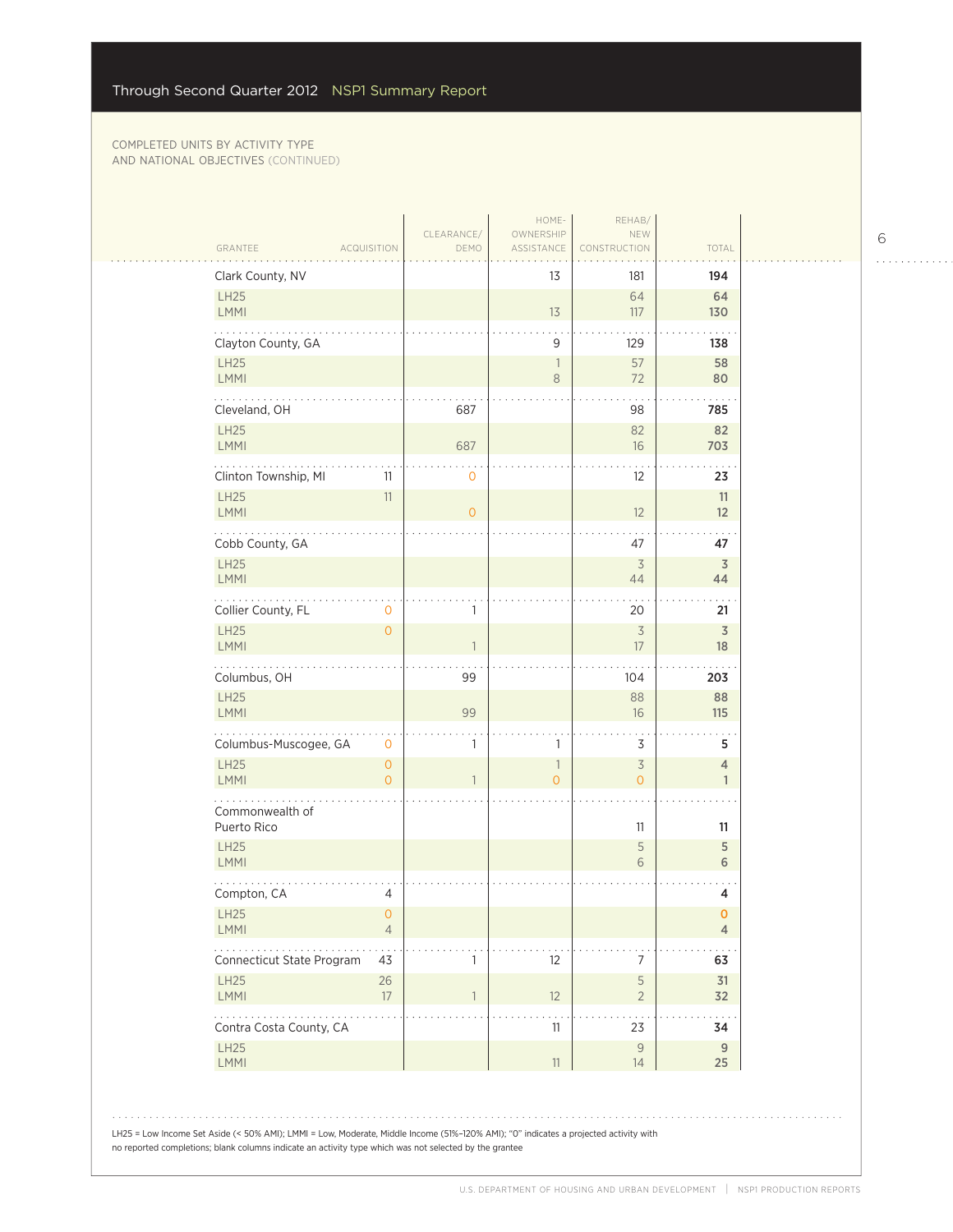$\sim$  .  $\sim$ 

|                                                        | CLEARANCE/          | HOME-<br>OWNERSHIP               | REHAB/<br>NEW                    |                                  |
|--------------------------------------------------------|---------------------|----------------------------------|----------------------------------|----------------------------------|
| GRANTEE<br><b>ACQUISITION</b>                          | DEMO                | ASSISTANCE                       | CONSTRUCTION                     | TOTAL                            |
| Cook County, IL                                        | 37                  |                                  | 7                                | 44                               |
| LH25<br><b>LMMI</b>                                    | 37                  |                                  | $\overline{0}$<br>$\overline{7}$ | $\mathbf{0}$<br>44               |
| Coral Springs, FL                                      |                     | 38                               | 38                               | 76                               |
| <b>LH25</b><br>LMMI                                    |                     | $10$<br>28                       | 10<br>28                         | 20<br>56                         |
| 9<br>Corona, CA                                        |                     |                                  |                                  | 9                                |
| LH25<br>$\overline{O}$<br><b>LMMI</b><br>9             |                     |                                  |                                  | 0<br>9                           |
| .<br>Cuyahoga County, OH                               | 53                  | 7                                | 197                              | 257                              |
| LH25<br>LMMI                                           | 53                  | $\overline{7}$                   | 180<br>17                        | 180<br>77                        |
| Dakota County, MN<br>$\mathbf 0$                       | 14                  | 41                               | 5                                | 60                               |
| <b>LH25</b><br>$\mathsf{O}\xspace$<br>LMMI<br>$\Omega$ | 14                  | $\overline{4}$<br>37             | 5                                | $\overline{9}$<br>51             |
| .<br>Dallas County, TX                                 |                     | 12                               | 30                               | 42                               |
| LH25<br><b>LMMI</b>                                    |                     | 12                               | 30                               | 12<br>30                         |
| Dallas, TX<br>40                                       |                     |                                  | 37                               | 77                               |
| LH25<br>15<br>LMMI<br>25                               |                     |                                  | 37                               | 15<br>62                         |
| Dayton, OH                                             | 524                 |                                  | 4                                | 528                              |
| <b>LH25</b><br>LMMI                                    | 524                 |                                  | $\overline{4}$<br>$\overline{0}$ | $\overline{4}$<br>524            |
| Dearborn, MI                                           | 49                  |                                  | 3                                | 52                               |
| <b>LH25</b><br><b>LMMI</b>                             | 49                  |                                  | $\overline{2}$<br>$\mathbf{1}$   | $\overline{2}$<br>50             |
| Deerfield Beach, FL<br>0                               |                     | 7                                | 0                                | 7                                |
| <b>LH25</b><br>$\mathsf{O}\xspace$<br>LMMI<br>$\circ$  |                     | $\overline{3}$<br>$\overline{4}$ | $\overline{0}$                   | $\overline{3}$<br>$\overline{4}$ |
| Dekalb County, GA                                      | $\mathbf{O}$        | $10$                             | 147                              | 157                              |
| LH25<br>LMMI                                           | $\mathsf{O}\xspace$ | $\mathsf{O}\xspace$<br>10        | 86<br>61                         | 86<br>71                         |
| .<br>Deltona, FL                                       |                     |                                  | 42                               | 42                               |
| LH25<br>LMMI                                           |                     |                                  | 12<br>30                         | 12<br>30                         |

7  $\begin{array}{cccccccccccccc} . & . & . & . & . & . & . & . & . & . & . & . & . \end{array}$ 

LH25 = Low Income Set Aside (< 50% AMI); LMMI = Low, Moderate, Middle Income (51%–120% AMI); "0" indicates a projected activity with no reported completions; blank columns indicate an activity type which was not selected by the grantee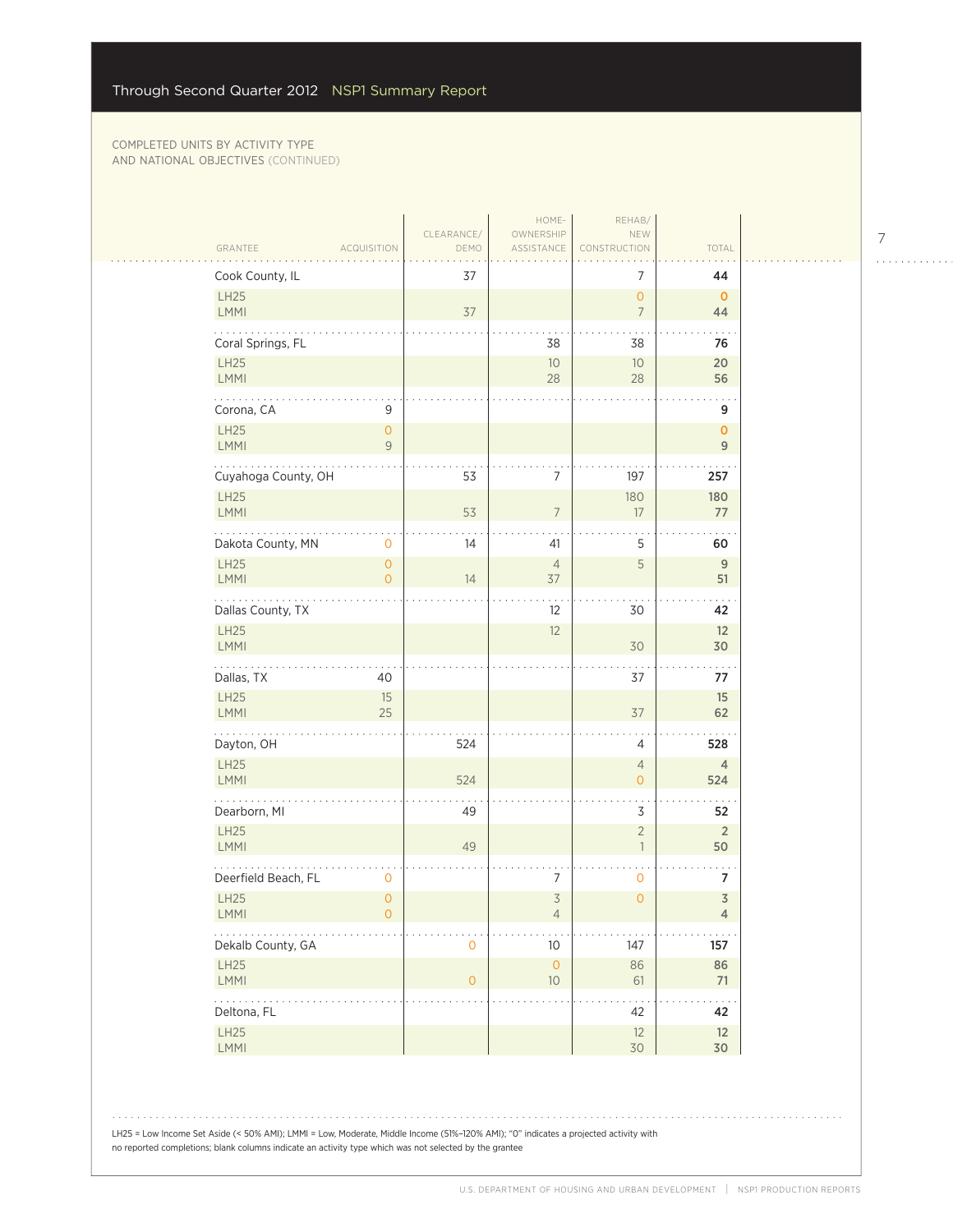| GRANTEE                                                | <b>ACQUISITION</b>                 | CLEARANCE/<br>DEMO | HOME-<br>OWNERSHIP<br>ASSISTANCE | REHAB/<br>NEW<br><b>RUCTION</b>            | TOTAL                          |
|--------------------------------------------------------|------------------------------------|--------------------|----------------------------------|--------------------------------------------|--------------------------------|
| Denver, CO                                             |                                    |                    | 36                               | 10 <sup>°</sup>                            | 46                             |
| LH25<br>LMMI                                           |                                    |                    | 26<br>10                         | $10$                                       | 26<br>20                       |
| Detroit, MI                                            | 0                                  | 3,046              |                                  | $\mathbf 0$                                | 3,046                          |
| LH25<br>LMMI                                           | $\overline{0}$                     | 3,046              |                                  | $\mathsf{O}\xspace$                        | $\mathbf 0$<br>3,046           |
| DuPage County, IL                                      | 13                                 |                    | 0                                | $\overline{7}$                             | 20                             |
| LH25<br>LMMI                                           | $\,$ 6 $\,$<br>$\overline{7}$      |                    | $\overline{0}$                   | $\overline{O}$<br>$7\overline{ }$          | $\,$ 6 $\,$<br>14              |
| El Paso, TX                                            | $\mathbf{O}$                       |                    |                                  | $\overline{2}$                             | $\overline{2}$                 |
| LH25<br><b>LMMI</b>                                    | $\mathsf O$                        |                    |                                  | $\mathsf{O}\xspace$<br>$\overline{2}$      | $\pmb{0}$<br>$\sqrt{2}$        |
| Elgin, IL                                              | $\mathsf{O}\xspace$                | 0                  |                                  | 4                                          | 4                              |
| <b>LH25</b><br>LMMI                                    | $\overline{O}$                     | $\overline{O}$     |                                  | $\overline{\mathcal{S}}$<br>$\overline{1}$ | $\mathfrak Z$<br>$\mathbb{1}$  |
| $\mathbb{Z}$ is a set of $\mathbb{Z}$<br>Elk Grove, CA |                                    |                    | 15                               | 10 <sup>°</sup>                            | 25                             |
| LH25<br>LMMI                                           |                                    |                    | 15                               | $\overline{\mathcal{S}}$<br>$\overline{7}$ | $\overline{\mathsf{3}}$<br>22  |
| Elkhart, IN                                            | 0                                  | 55                 |                                  | 1                                          | 56                             |
| LH25<br>LMMI                                           | 0<br>$\overline{0}$                | 55                 |                                  | $\overline{1}$<br>$\mathsf{O}\xspace$      | $\overline{\phantom{a}}$<br>55 |
| .<br>Elyria, OH                                        |                                    | 38                 |                                  | 5                                          | 43                             |
| LH25<br><b>LMMI</b>                                    |                                    | 38                 |                                  | $\overline{4}$<br>$\overline{1}$           | $\overline{4}$<br>39           |
| Escambia County, FL                                    | $\mathsf{O}\xspace$                | 48                 | 8                                | 80                                         | 136                            |
| LH25<br>LMMI                                           | $\circ$<br>$\mathsf{O}\xspace$     | 48                 | $\,8\,$                          | 46<br>34                                   | 46<br>90                       |
| Euclid, OH                                             | $\mathbf{O}$                       | 96                 |                                  | 3                                          | 99                             |
| LH25<br>LMMI                                           | 0<br>$\overline{0}$                | $96\,$             |                                  | $\mathbf{1}$<br>$\overline{2}$             | $\mathbb{1}$<br>98             |
| $\alpha$ , $\alpha$ , $\alpha$<br>Evansville, IN       | $\mathsf{O}\xspace$                | 86                 |                                  | 6                                          | 92                             |
| LH25<br>LMMI                                           | $\mathsf{O}\xspace$<br>$\mathsf O$ | 86                 |                                  | $\overline{2}$<br>$\overline{4}$           | $\overline{2}$<br>90           |
| .                                                      | $\sim$ $\sim$<br>28                |                    | $10$                             |                                            | $\sim$<br>38                   |
| Fairfax County, VA                                     |                                    |                    |                                  |                                            |                                |

LH25 = Low Income Set Aside (< 50% AMI); LMMI = Low, Moderate, Middle Income (51%–120% AMI); "0" indicates a projected activity with no reported completions; blank columns indicate an activity type which was not selected by the grantee

8

 $\begin{array}{cccccccccccccc} . & . & . & . & . & . & . & . & . & . & . & . & . \end{array}$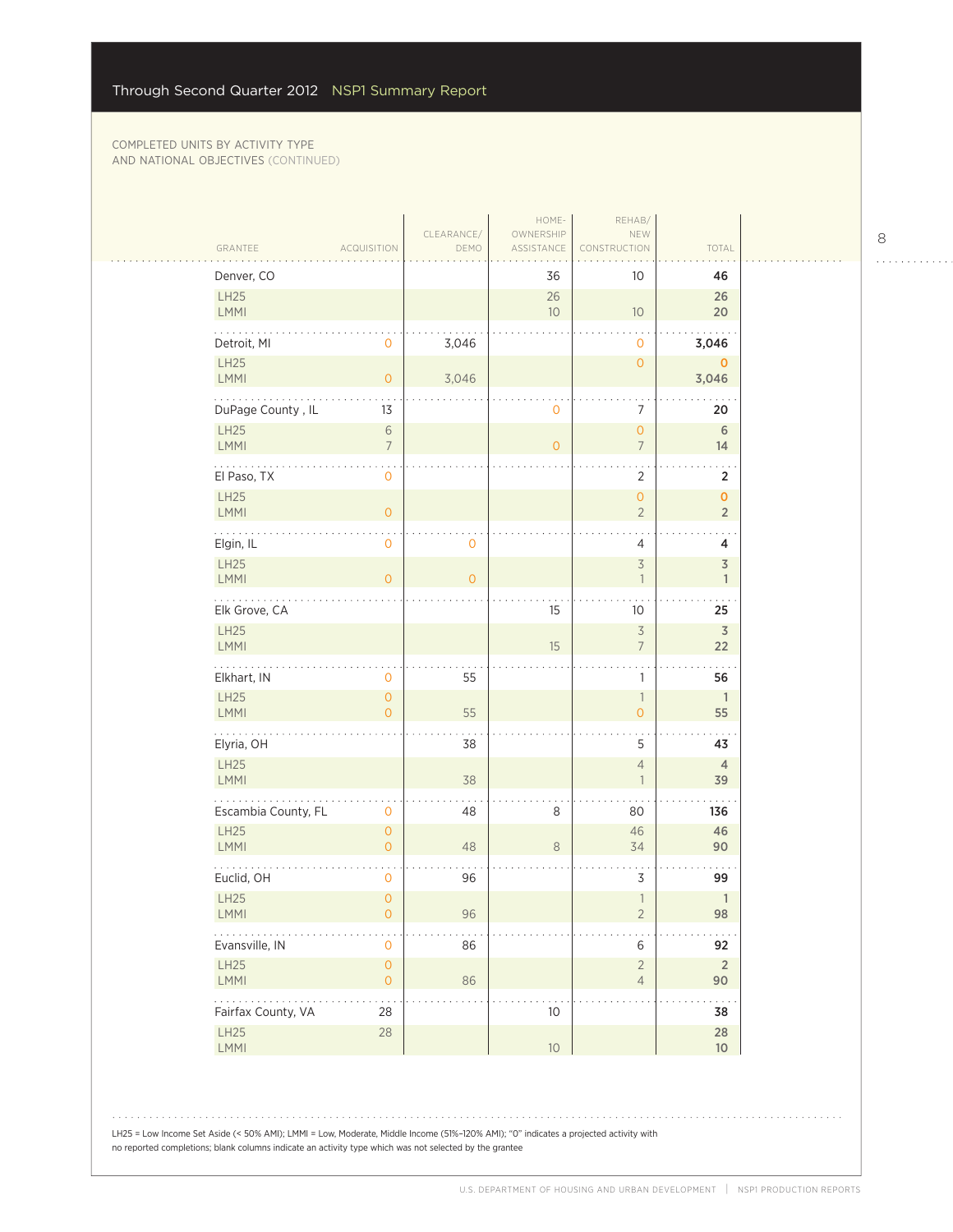$\mathcal{L}_{\mathcal{A}}$ 

| GRANTEE                                                                                          | <b>ACQUISITION</b>               | CLEARANCE/<br>DEMO  | HOME-<br>OWNERSHIP<br>ASSISTANCE | REHAB/<br>NEW<br>CONSTRUCTION | TOTAL                         |
|--------------------------------------------------------------------------------------------------|----------------------------------|---------------------|----------------------------------|-------------------------------|-------------------------------|
| Flint, MI                                                                                        | 0                                | 125                 | 0                                |                               | 125                           |
| LH25<br>LMMI                                                                                     | $\mathbf{O}$<br>$\overline{O}$   | 125                 | $\mathsf{O}\xspace$              |                               | $\mathbf{O}$<br>125           |
| Fontana, CA                                                                                      |                                  |                     |                                  | 20                            | 20                            |
| LH25<br><b>LMMI</b>                                                                              |                                  |                     |                                  | $\overline{4}$<br>16          | $\overline{4}$<br>16          |
| Fort Bend County, TX                                                                             | $\mathbf 0$                      |                     | 4                                | 16                            | 20                            |
| <b>LH25</b>                                                                                      |                                  |                     | $\overline{2}$                   | 13                            | 15                            |
| LMMI                                                                                             | $\mathsf{O}\xspace$              |                     | $\overline{2}$                   | 3                             | $\sqrt{5}$                    |
| Fort Lauderdale, FL<br><b>LH25</b>                                                               | 23<br>$\overline{7}$             |                     |                                  |                               | 23<br>$\overline{7}$          |
| LMMI                                                                                             | $16\,$                           |                     |                                  |                               | 16                            |
| Fort Wayne, IN                                                                                   | $\mathbf 0$                      |                     | 1                                | 27                            | 28                            |
| LH25<br>LMMI                                                                                     | $\overline{0}$                   |                     |                                  | $\overline{3}$<br>24          | $\overline{\mathsf{3}}$<br>25 |
| .<br>Fort Worth, TX                                                                              | 0                                |                     | 166                              |                               | 166                           |
| <b>LH25</b><br>LMMI                                                                              | $\overline{O}$                   |                     | 13<br>153                        |                               | 13<br>153                     |
| Franklin County, OH                                                                              | 6                                | $\mathbf 0$         |                                  | 16                            | 22                            |
| <b>LH25</b><br><b>LMMI</b>                                                                       | $\overline{O}$<br>6              | $\mathsf{O}\xspace$ |                                  | $\,8\,$<br>8                  | 8<br>14                       |
| .<br>Fresno County. CA                                                                           | 67                               |                     | 67                               |                               | 134                           |
| LH25                                                                                             | 26                               |                     | 26                               |                               | 52                            |
| <b>LMMI</b>                                                                                      | 41                               |                     | 41                               |                               | 82                            |
| Fresno, CA<br><b>LH25</b>                                                                        | 260<br>236                       |                     | 76                               | $\mathbf 0$                   | 336<br>236                    |
| LMMI                                                                                             | 24                               |                     | 76                               | $\mathsf{O}\xspace$           | 100                           |
| Ft. Myers, FL                                                                                    | 15                               |                     |                                  | 19                            | 34                            |
| LH25<br>LMMI                                                                                     | 14                               |                     |                                  | $\overline{4}$<br>$15\,$      | 18<br>16                      |
| $\mathcal{L}(\mathcal{L}(\mathcal{L},\mathcal{L},\mathcal{L},\mathcal{L}))$<br>Fulton County, GA | 20                               |                     |                                  | 66                            | 86                            |
| LH25<br>LMMI                                                                                     | 5<br>15                          |                     |                                  | 23<br>43                      | 28<br>58                      |
| 1.1.1.1.1<br>Garland, TX                                                                         | 8                                | $10$                | $\mathsf 3$                      |                               | .<br>21                       |
| LH25<br>LMMI                                                                                     | $\overline{4}$<br>$\overline{4}$ | $10\,$              | $\overline{3}$                   |                               | $\overline{4}$<br>$17\,$      |

LH25 = Low Income Set Aside (< 50% AMI); LMMI = Low, Moderate, Middle Income (51%–120% AMI); "0" indicates a projected activity with no reported completions; blank columns indicate an activity type which was not selected by the grantee

9

 $\begin{array}{cccccccccccccc} . & . & . & . & . & . & . & . & . & . & . & . & . \end{array}$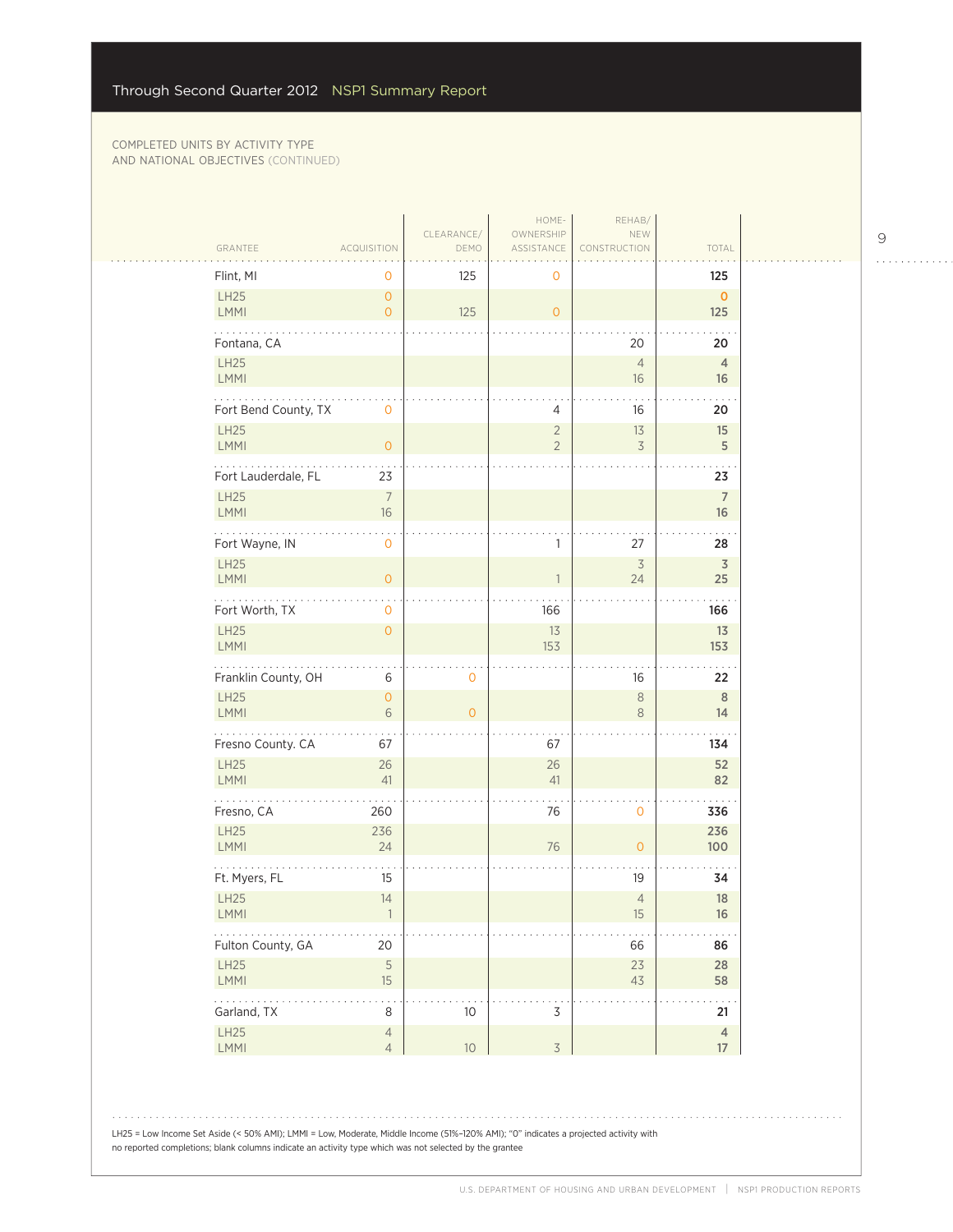| Gary, IN                    | 1                              | 178          |                |                     | 179               |
|-----------------------------|--------------------------------|--------------|----------------|---------------------|-------------------|
| <b>LH25</b>                 | $\overline{\phantom{a}}$       |              |                |                     | $\mathbf{1}$      |
| LMMI                        | $\overline{O}$                 | 178          |                |                     | 178               |
| Genesee County, MI          | 34                             | 150          | 8              | $\mathbf 0$         | 192               |
| LH25                        | 17                             |              |                | $\circ$             | 17                |
| LMMI<br>.                   | 17                             | 150          | $\,8\,$        |                     | 175               |
| Glendale, AZ                | 16                             |              |                |                     | 16                |
| LH25<br><b>LMMI</b>         | $\overline{O}$<br>$16\,$       |              |                |                     | $\mathbf 0$<br>16 |
| Grand Prairie, TX           | 17                             |              |                |                     |                   |
| <b>LH25</b>                 | $\overline{4}$                 |              | 61<br>$10\,$   |                     | 78<br>14          |
| LMMI                        | 13                             |              | 51             |                     | 64                |
| Grand Rapids, MI            |                                | 0            | 10             | 35                  | 45                |
| <b>LH25</b>                 |                                |              |                | 11                  | 11                |
| LMMI                        |                                | $\mathbf{O}$ | 10             | 24                  | 34                |
| Greenville County, SC       | 4                              | 45           |                | 21                  | 70                |
| LH25<br>LMMI                | $\overline{3}$<br>$\mathbf{1}$ | 45           |                | 21                  | 24<br>46          |
| Gwinnett County, GA         | 112                            |              | 34             | 143                 | 289               |
| <b>LH25</b>                 | 58                             |              | $\sqrt{2}$     | 61                  | 121               |
| LMMI<br>.                   | 54                             |              | 32             | 82                  | 168               |
| Hamilton City, OH           | $\mathbf{O}$                   | 8            | $\mathbf 0$    | 9                   | 17                |
| LH25<br><b>LMMI</b>         | $\overline{O}$                 | 8            | $\overline{O}$ | 5<br>$\overline{4}$ | 5<br>12           |
| Hamilton County, IN         | 23                             |              |                |                     | 23                |
| LH25<br>LMMI                | 5<br>18                        |              |                |                     | $\sqrt{5}$<br>18  |
|                             | $\overline{2}$                 | 95           |                | 32                  | 129               |
| Hamilton County, OH<br>LH25 | $\overline{1}$                 |              |                | $16\,$              | $17\,$            |
| <b>LMMI</b>                 |                                | 95           |                | 16                  | 112               |
| Hammond, IN                 |                                |              |                | 23                  | 23                |
| <b>LH25</b>                 |                                |              |                | 12                  | 12                |
| <b>LMMI</b><br>$\ldots$     |                                |              |                | 11                  | 11                |
| Harris County, TX           | 76                             |              |                | 131                 | 207               |
| LH25<br><b>LMMI</b>         | $\mathsf{O}$<br>76             |              |                | 131                 | 131<br>76         |

LH25 = Low Income Set Aside (< 50% AMI); LMMI = Low, Moderate, Middle Income (51%–120% AMI); "0" indicates a projected activity with no reported completions; blank columns indicate an activity type which was not selected by the grantee

10

. . . . . . . . . . . .

الأنباء

 $\bar{z}$  ,  $\bar{z}$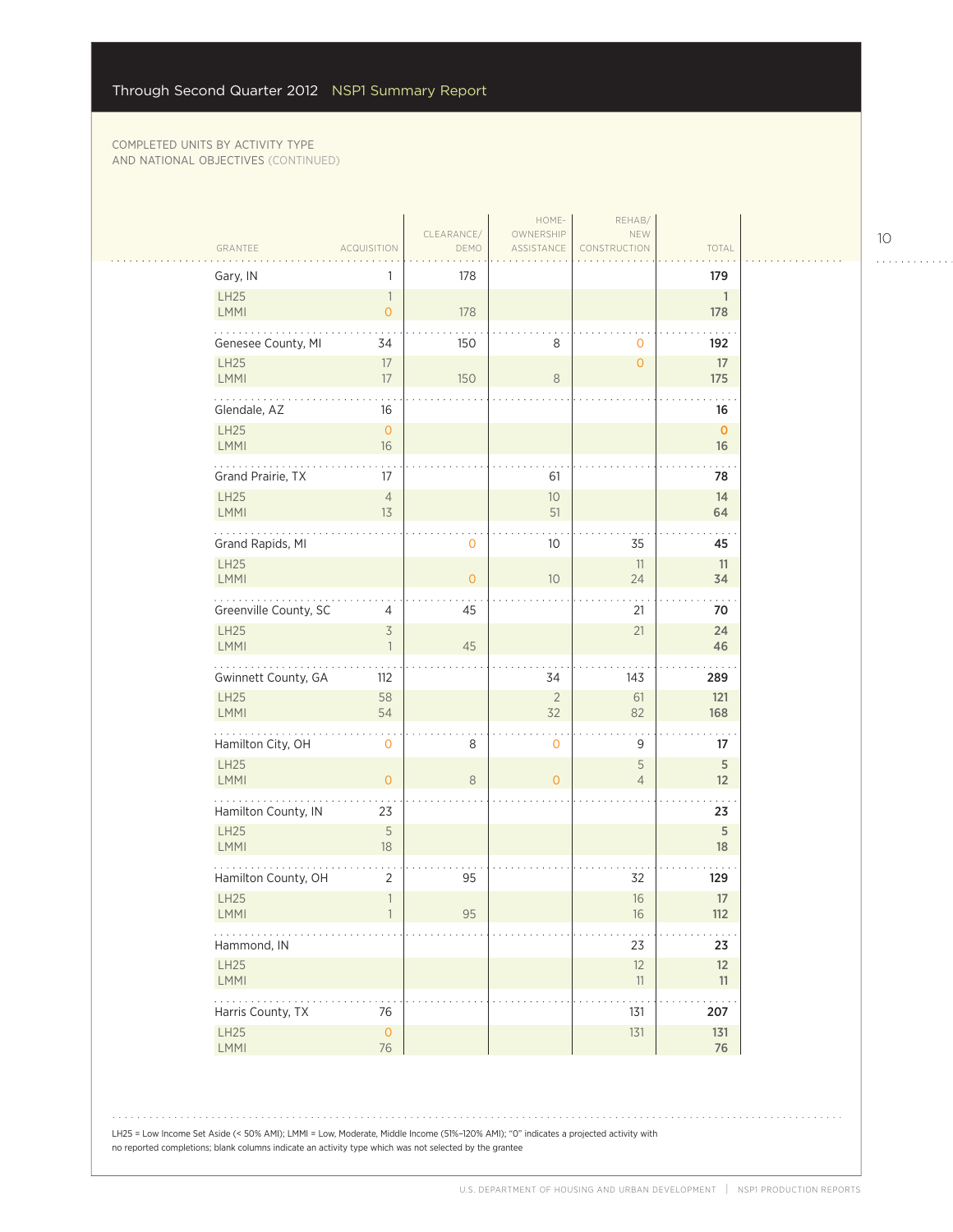$\sim$  .

|                            |                                       |                    | HOME-                   | REHAB/                                |                                   |  |
|----------------------------|---------------------------------------|--------------------|-------------------------|---------------------------------------|-----------------------------------|--|
| GRANTEE                    | ACQUISITION                           | CLEARANCE/<br>DEMO | OWNERSHIP<br>ASSISTANCE | NEW<br>CONSTRUCTION                   | TOTAL                             |  |
| Hawaii State Program       | 16                                    |                    |                         | 51                                    | 67                                |  |
| LH25<br><b>LMMI</b>        | 16                                    |                    |                         | 20<br>31                              | 20<br>47                          |  |
| Hemet, CA                  | 41                                    | $\mathbf 0$        |                         |                                       | 41                                |  |
| LH25<br>LMMI               | 5<br>36                               | $\circ$            |                         |                                       | 5<br>36                           |  |
| Henderson, NV              | 18                                    |                    | 14                      | $\overline{3}$                        | 35                                |  |
| <b>LH25</b><br>LMMI        | $\overline{9}$<br>$\overline{9}$      |                    | 14                      | $\overline{3}$<br>$\mathbf 0$         | 12<br>23                          |  |
| Hennepin County, MN        |                                       |                    | 33                      | 19                                    | 52                                |  |
| <b>LH25</b><br>LMMI        |                                       |                    | $\mathcal G$<br>24      | $\sqrt{6}$<br>13                      | 15<br>37                          |  |
| Hesperia, CA               | 0                                     |                    |                         |                                       | 0                                 |  |
| LH25<br>LMMI               | $\mathsf{O}\xspace$<br>$\overline{O}$ |                    |                         |                                       | 0<br>$\mathbf 0$                  |  |
| Hialeah, FL                |                                       |                    |                         | $\mathbf 0$                           | $\mathbf 0$                       |  |
| LH25<br>LMMI               |                                       |                    |                         | $\overline{O}$<br>$\overline{O}$      | $\mathbf 0$<br>$\mathbf{o}$       |  |
| Hidalgo County, TX         | 5                                     |                    |                         |                                       | 5                                 |  |
| LH25<br>LMMI               | $\overline{1}$<br>$\overline{4}$      |                    |                         |                                       | 1<br>$\overline{4}$               |  |
| Hillsborough County, FL    | 37                                    |                    |                         | $\mathbf 0$                           | 37                                |  |
| <b>LH25</b><br><b>LMMI</b> | $\mathsf{O}\xspace$<br>37             |                    |                         | $\overline{O}$                        | $\mathbf 0$<br>37                 |  |
| Hollywood, FL              | 21                                    | 11                 |                         | 13                                    | 45                                |  |
| <b>LH25</b><br>LMMI        | 21<br>$\overline{O}$                  | 11                 |                         | $\overline{O}$<br>13                  | 21<br>24                          |  |
| Homestead City, FL         | 4                                     | $\mathbf 0$        | 2                       | 0                                     | 6                                 |  |
| <b>LH25</b><br>LMMI        | $\overline{0}$<br>$\overline{4}$      | 0                  | $\overline{2}$          | $\overline{0}$<br>$\mathsf{O}\xspace$ | 0<br>$\sqrt{6}$                   |  |
| المتملة<br>Houston, TX     | 13                                    |                    |                         | $\mathbf 0$                           | 13                                |  |
| LH25<br>LMMI               | $10$<br>$\overline{\mathcal{S}}$      |                    |                         | $\mathsf{O}\xspace$                   | $10\,$<br>$\overline{\mathsf{3}}$ |  |
| .<br>Indianapolis, IN      |                                       | 239                |                         | 123                                   | 362                               |  |
| LH25<br>LMMI               |                                       | 239                |                         | $71\,$<br>52                          | $71\,$<br>291                     |  |
|                            |                                       |                    |                         |                                       |                                   |  |

LH25 = Low Income Set Aside (< 50% AMI); LMMI = Low, Moderate, Middle Income (51%–120% AMI); "0" indicates a projected activity with no reported completions; blank columns indicate an activity type which was not selected by the grantee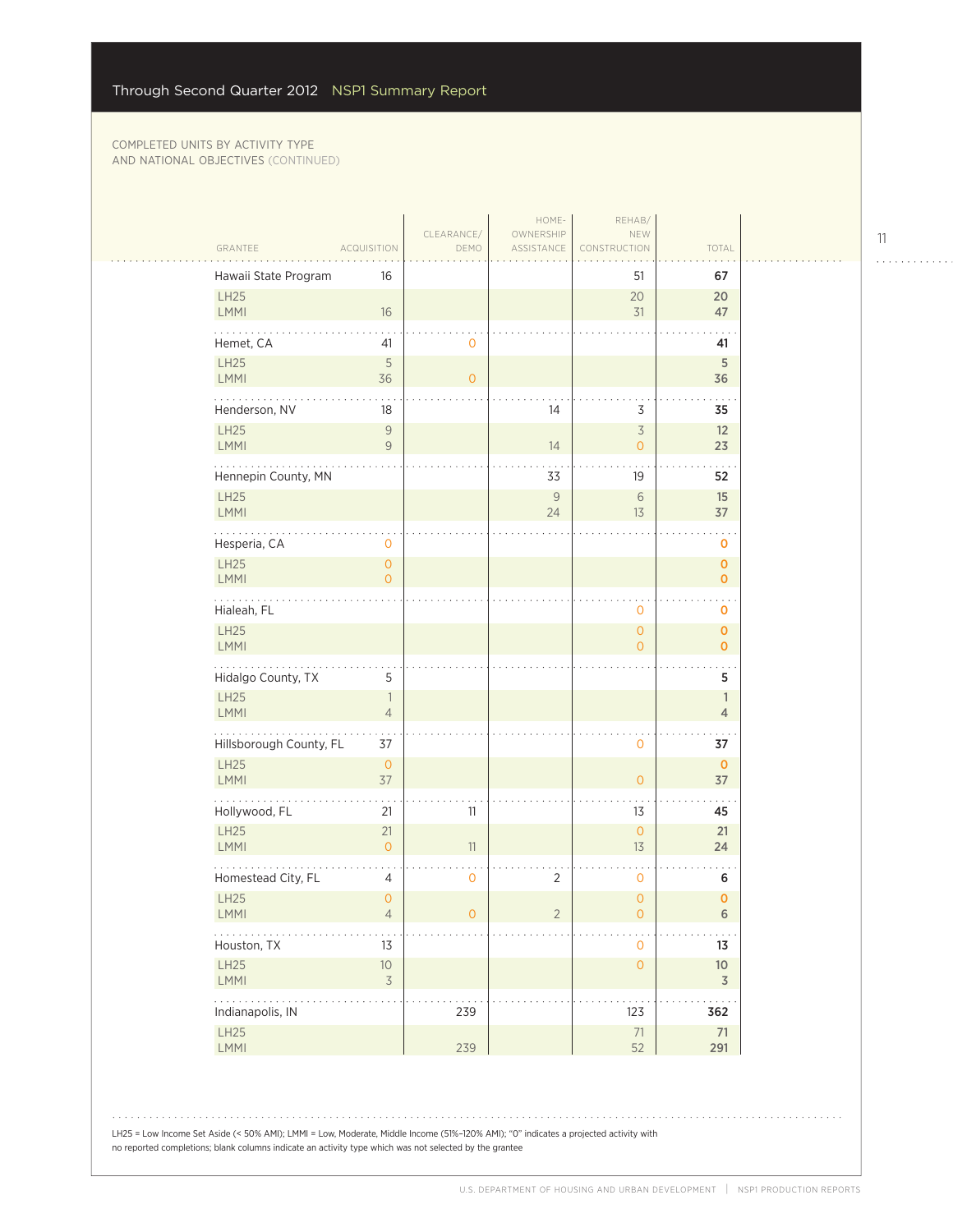$\mathcal{L}_{\mathcal{A}}$ 

|                                     |                              |                          | HOME-                   | REHAB/                                     |                                  |  |
|-------------------------------------|------------------------------|--------------------------|-------------------------|--------------------------------------------|----------------------------------|--|
| GRANTEE                             | <b>ACQUISITION</b>           | CLEARANCE/<br>DEMO       | OWNERSHIP<br>ASSISTANCE | NEW<br>CONSTRUCTION                        | TOTAL                            |  |
| Islip Town, NY                      |                              |                          |                         | 7                                          | 7                                |  |
| LH25<br>LMMI                        |                              |                          |                         | $\overline{\mathcal{S}}$<br>$\overline{4}$ | $\overline{3}$<br>$\overline{4}$ |  |
| Jackson, MS                         | $\mathbf{0}$                 |                          |                         | 9                                          | 9                                |  |
| LH25<br><b>LMMI</b>                 | $\circ$<br>$\overline{O}$    |                          |                         | $\overline{7}$<br>$\overline{2}$           | $\overline{7}$<br>$\overline{2}$ |  |
| Jacksonville-Duval, FL              |                              | $\mathbf 0$              | $\circ$                 | 58                                         | 58                               |  |
| LH25<br><b>LMMI</b>                 |                              | $\overline{0}$           | $\overline{O}$          | $\circ$<br>58                              | $\mathbf 0$<br>58                |  |
| Jefferson County, AL                | $\mathbf 0$                  |                          |                         | 15                                         | 15                               |  |
| <b>LH25</b><br>LMMI                 | $\circ$<br>$\overline{O}$    |                          |                         | $\,$ 6 $\,$<br>$\overline{9}$              | $\,$ 6 $\,$<br>$\overline{9}$    |  |
| Jersey City, NJ<br><b>LH25</b>      | 6                            | $\,8\,$                  |                         | 34<br>21                                   | 48<br>21                         |  |
| <b>LMMI</b><br>$\sim$ $\sim$ $\sim$ | 6                            | $\,8\,$                  |                         | 13                                         | 27                               |  |
| Joliet, IL<br>LH25                  |                              | $\mathsf 3$              | 11                      | 17<br>5                                    | 31<br>$\sqrt{5}$                 |  |
| LMMI                                |                              | $\overline{\mathcal{S}}$ | 11                      | 12                                         | 26                               |  |
| Kane County, IL                     | 1                            |                          |                         | 7                                          | 8                                |  |
| LH25<br>LMMI                        | $\mathbf{O}$<br>$\mathbf{1}$ |                          |                         | $\overline{\mathcal{S}}$<br>$\overline{4}$ | $\overline{\mathsf{3}}$<br>5     |  |
| .<br>Kansas City, MO<br>LH25        |                              |                          |                         | 19                                         | 19                               |  |
| <b>LMMI</b>                         |                              |                          |                         | $\overline{4}$<br>15                       | $\overline{4}$<br>15             |  |
| Kent County, MI                     | 19                           |                          |                         | 32                                         | 51                               |  |
| <b>LH25</b><br><b>LMMI</b>          | $7\overline{ }$<br>12        |                          |                         | $\mathcal{G}$<br>23                        | 16<br>35                         |  |
| Kern County, CA                     | 28                           |                          |                         | 0                                          | 28                               |  |
| LH25<br><b>LMMI</b>                 | 26<br>$\overline{2}$         |                          |                         | $\overline{0}$<br>$\mathbf 0$              | 26<br>2                          |  |
| .<br>Kissimmee, FL<br>LH25          | 10<br>$\mathsf{O}\xspace$    |                          |                         | $\mathbf 0$                                | $10\,$<br>$\mathbf 0$            |  |
| LMMI                                | $10$                         |                          |                         | $\mathsf{O}\xspace$                        | 10 <sup>°</sup>                  |  |
| Knoxville, TN                       | $\overline{7}$               | 6                        |                         | $\ddot{\phantom{0}}$<br>75                 | 88                               |  |
| LH25<br>LMMI                        | $\overline{2}$<br>5          | $\sqrt{6}$               |                         | $18\,$<br>57                               | 20 <sub>2</sub><br>68            |  |

LH25 = Low Income Set Aside (< 50% AMI); LMMI = Low, Moderate, Middle Income (51%–120% AMI); "0" indicates a projected activity with no reported completions; blank columns indicate an activity type which was not selected by the grantee

12

. . . . . . . . . . . .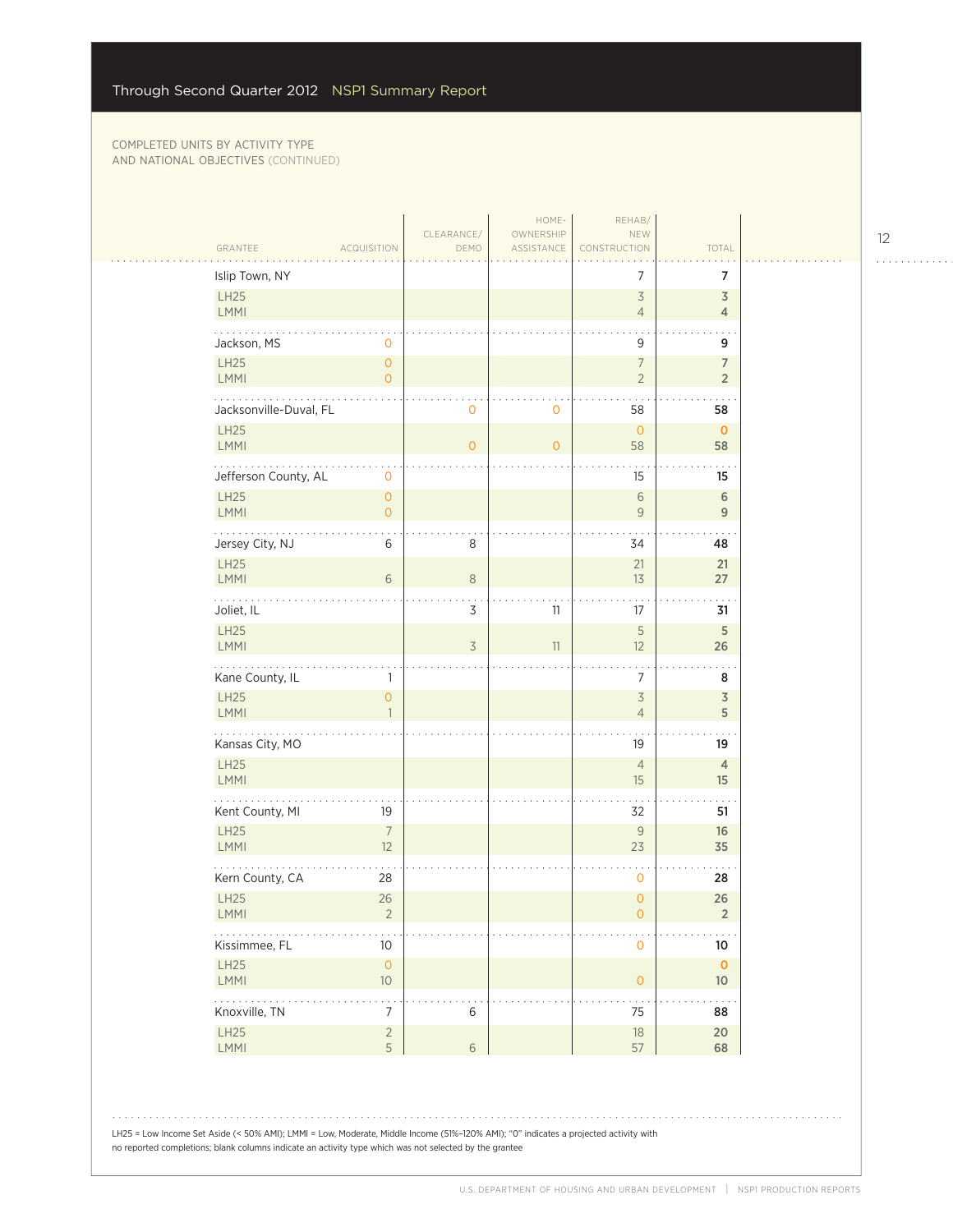$\mathcal{L}_{\mathcal{A}}$ 

|                                                                    |                                  | CLEARANCE/                          | HOME-<br>OWNERSHIP       | REHAB/<br>NEW                    |                                   |
|--------------------------------------------------------------------|----------------------------------|-------------------------------------|--------------------------|----------------------------------|-----------------------------------|
| GRANTEE                                                            | <b>ACQUISITION</b>               | DEMO                                | ASSISTANCE               | CONSTRUCTION                     | TOTAL                             |
| Kokomo, IN                                                         | 0                                | $\mathbf 0$                         | 0                        | 13                               | 13                                |
| LH25<br><b>LMMI</b>                                                | $\overline{0}$<br>$\circ$        | $\mathsf{O}\xspace$                 | $\overline{O}$           | 9<br>$\overline{4}$              | $\overline{9}$<br>$\overline{4}$  |
| Lake County, FL                                                    | $\mathbf 0$                      | $\mathbf 0$                         |                          | 27                               | 27                                |
| LH25<br><b>LMMI</b>                                                | $\circ$<br>$\overline{O}$        | $\circ$                             |                          | 13<br>14                         | 13<br>14                          |
| Lake County, IL                                                    |                                  |                                     |                          | 36                               | 36                                |
| LH25<br><b>LMMI</b>                                                |                                  |                                     |                          | 12<br>24                         | 12<br>24                          |
| Lake County, IN                                                    | 20                               | 22                                  |                          | 14                               | 56                                |
| <b>LH25</b><br>LMMI                                                | 20                               | 22                                  |                          | 14                               | 14<br>42                          |
| .<br>Lake County, OH                                               | $\mathbf 0$                      |                                     |                          | 15                               | 15                                |
| LH25<br>LMMI                                                       | $\mathsf{O}\xspace$              |                                     |                          | 15                               | $\mathbf 0$<br>15                 |
| Lakeland, FL                                                       | $\mathbf 0$                      | 3                                   |                          | 11                               | 14                                |
| LH25<br>LMMI                                                       | $\overline{0}$<br>$\overline{O}$ | $\overline{\mathcal{S}}$<br>$\circ$ |                          | $\overline{4}$<br>$\overline{7}$ | $\overline{7}$<br>$\overline{7}$  |
| Lancaster, CA                                                      | 19                               |                                     |                          | $\mathbf{O}$                     | 19                                |
| LH25<br><b>LMMI</b>                                                | 9<br>$10$                        |                                     |                          | $\mathbf{O}$<br>$\overline{O}$   | $\overline{9}$<br>10 <sup>°</sup> |
| .<br>Lansing, MI                                                   |                                  | 84                                  |                          | 18                               | 102                               |
| LH25<br><b>LMMI</b>                                                |                                  | 84                                  |                          | $\,8\,$<br>10                    | $\, 8$<br>94                      |
| Las Vegas, NV                                                      | 28                               |                                     | 99                       |                                  | 127                               |
| <b>LH25</b><br>LMMI                                                | 28<br>$\circ$                    |                                     | 99                       |                                  | 28<br>99                          |
| Lauderhill, FL                                                     | 3                                |                                     | 24                       |                                  | 27                                |
| LH25<br><b>LMMI</b>                                                | $\mathbf{1}$<br>$\overline{2}$   |                                     | $\overline{4}$<br>$20\,$ |                                  | $\sqrt{5}$<br>$22$                |
| $\mathbb{Z}^2$ , $\mathbb{Z}^2$ , $\mathbb{Z}^2$<br>Lee County, FL | 69                               |                                     |                          | 125                              | 194                               |
| LH25<br>LMMI                                                       | 69                               |                                     |                          | $\overline{\phantom{a}}$<br>124  | 70<br>124                         |
| $\mathbb{Z}^2$ . The set of $\mathbb{Z}^2$<br>Lincoln Park, MI     |                                  | 20                                  |                          | $16\,$                           | $\sim$ $\sim$ $\sim$<br>36        |
| LH25<br>LMMI                                                       |                                  | 20                                  |                          | 13<br>$\overline{3}$             | $13\,$<br>23                      |

LH25 = Low Income Set Aside (< 50% AMI); LMMI = Low, Moderate, Middle Income (51%–120% AMI); "0" indicates a projected activity with no reported completions; blank columns indicate an activity type which was not selected by the grantee

13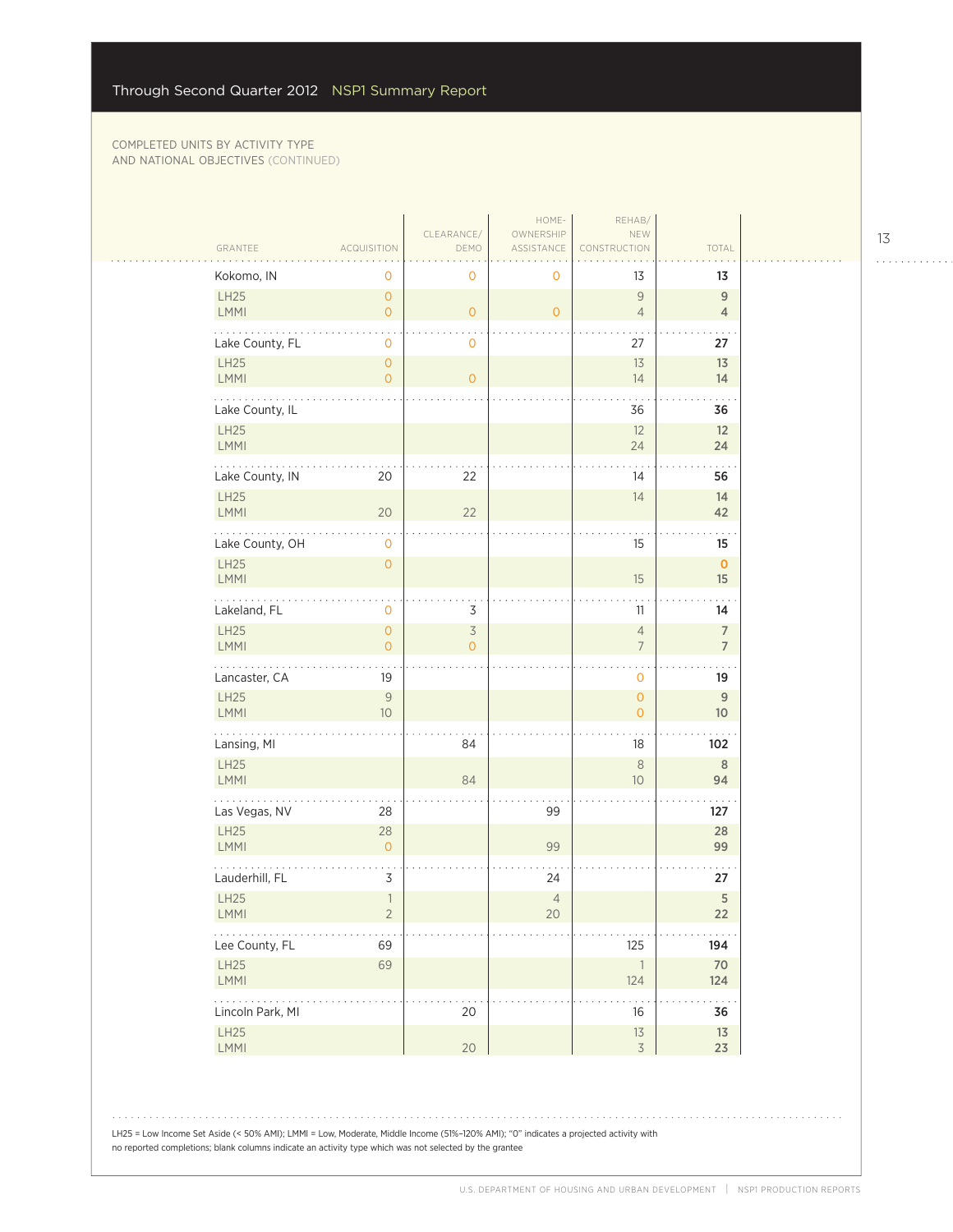| GRANTEE<br><b>ACQUISITION</b>                                                                                                                                                                                                                                                                                                                              |                                  | CLEARANCE/<br>DEMO   | HOME-<br>OWNERSHIP<br>ASSISTANCE | REHAB/<br>NEW<br>CONSTRUCTION | TOTAL                 |
|------------------------------------------------------------------------------------------------------------------------------------------------------------------------------------------------------------------------------------------------------------------------------------------------------------------------------------------------------------|----------------------------------|----------------------|----------------------------------|-------------------------------|-----------------------|
|                                                                                                                                                                                                                                                                                                                                                            |                                  |                      |                                  |                               |                       |
| Long Beach, CA<br>LH25                                                                                                                                                                                                                                                                                                                                     | 9<br>$\overline{0}$              |                      |                                  |                               | 9<br>$\mathbf{0}$     |
| LMMI                                                                                                                                                                                                                                                                                                                                                       | $\overline{9}$                   |                      |                                  |                               | 9                     |
| Lorain, OH                                                                                                                                                                                                                                                                                                                                                 | 6                                | 124                  |                                  |                               | 130                   |
| LH25<br><b>LMMI</b>                                                                                                                                                                                                                                                                                                                                        | $\overline{4}$<br>$\overline{2}$ | 124                  |                                  |                               | $\overline{4}$<br>126 |
|                                                                                                                                                                                                                                                                                                                                                            |                                  |                      |                                  |                               |                       |
| Los Angeles County, CA<br><b>LH25</b>                                                                                                                                                                                                                                                                                                                      | 21<br>21                         |                      | 100                              |                               | 121<br>21             |
| <b>LMMI</b>                                                                                                                                                                                                                                                                                                                                                |                                  |                      | 100                              |                               | 100                   |
| Los Angeles, CA                                                                                                                                                                                                                                                                                                                                            |                                  |                      | 20                               | 32                            | 52                    |
| <b>LH25</b><br><b>LMMI</b>                                                                                                                                                                                                                                                                                                                                 |                                  |                      | $\overline{\mathcal{S}}$<br>17   | $\overline{4}$<br>28          | $\overline{7}$<br>45  |
|                                                                                                                                                                                                                                                                                                                                                            |                                  |                      |                                  |                               |                       |
| Louisville Jefferson County<br>Metro Government, KY                                                                                                                                                                                                                                                                                                        |                                  |                      |                                  | 16                            | 16                    |
| <b>LH25</b>                                                                                                                                                                                                                                                                                                                                                |                                  |                      |                                  | $\overline{4}$                | $\overline{4}$        |
| <b>LMMI</b>                                                                                                                                                                                                                                                                                                                                                |                                  |                      |                                  | 12                            | 12                    |
| Macomb County, MI                                                                                                                                                                                                                                                                                                                                          | 0                                | 21                   | 52                               | 0                             | 73                    |
| <b>LH25</b><br><b>LMMI</b>                                                                                                                                                                                                                                                                                                                                 | $\overline{O}$                   | $\overline{1}$<br>20 | 25<br>27                         | $\overline{O}$                | 26<br>47              |
| Manatee County, FL                                                                                                                                                                                                                                                                                                                                         | 0                                | 95                   | 1                                | 29                            | 125                   |
| <b>LH25</b>                                                                                                                                                                                                                                                                                                                                                | $\overline{O}$                   |                      | $\overline{\phantom{a}}$         | 22                            | 23                    |
| <b>LMMI</b><br>$\cdots$                                                                                                                                                                                                                                                                                                                                    | $\overline{0}$                   | 95                   | $\overline{O}$                   | $\overline{7}$                | 102                   |
| Margate, FL                                                                                                                                                                                                                                                                                                                                                | 10                               |                      |                                  |                               | 10                    |
| <b>LH25</b><br><b>LMMI</b>                                                                                                                                                                                                                                                                                                                                 | $\overline{4}$<br>6              |                      |                                  |                               | $\overline{4}$<br>6   |
| Maricopa County, AZ                                                                                                                                                                                                                                                                                                                                        | 57                               |                      | 10 <sup>°</sup>                  | 0                             | 67                    |
| <b>LH25</b>                                                                                                                                                                                                                                                                                                                                                | 21                               |                      |                                  | $\overline{O}$                | 21                    |
| LMMI                                                                                                                                                                                                                                                                                                                                                       | 36                               |                      | 10 <sup>°</sup>                  |                               | 46                    |
| Marion County, FL                                                                                                                                                                                                                                                                                                                                          | 39                               |                      |                                  | 0                             | 39                    |
| LH <sub>25</sub><br><b>LMMI</b>                                                                                                                                                                                                                                                                                                                            | 17<br>22                         |                      |                                  | $\mathbf 0$<br>$\overline{0}$ | 17<br>22              |
| $\frac{1}{2} \left( \begin{array}{ccc} 1 & 0 & 0 & 0 \\ 0 & 0 & 0 & 0 \\ 0 & 0 & 0 & 0 \\ 0 & 0 & 0 & 0 \\ 0 & 0 & 0 & 0 \\ 0 & 0 & 0 & 0 \\ 0 & 0 & 0 & 0 \\ 0 & 0 & 0 & 0 \\ 0 & 0 & 0 & 0 \\ 0 & 0 & 0 & 0 \\ 0 & 0 & 0 & 0 & 0 \\ 0 & 0 & 0 & 0 & 0 \\ 0 & 0 & 0 & 0 & 0 \\ 0 & 0 & 0 & 0 & 0 \\ 0 & 0 & 0 & 0 & 0 \\ 0 & 0 & 0$<br>McHenry County, IL |                                  |                      |                                  | 14                            | 14                    |
| LH25                                                                                                                                                                                                                                                                                                                                                       |                                  |                      |                                  | $\overline{4}$                | $\overline{4}$        |
| LMMI                                                                                                                                                                                                                                                                                                                                                       |                                  |                      |                                  | 10                            | 10 <sup>°</sup>       |
| Memphis, TN                                                                                                                                                                                                                                                                                                                                                | 21                               |                      | 26                               | 22                            | 69                    |
| <b>LH25</b><br>LMMI                                                                                                                                                                                                                                                                                                                                        | $\mathsf{O}\xspace$<br>21        |                      | 26                               | $\overline{0}$<br>22          | $\mathbf{0}$<br>69    |
|                                                                                                                                                                                                                                                                                                                                                            |                                  |                      |                                  |                               |                       |

14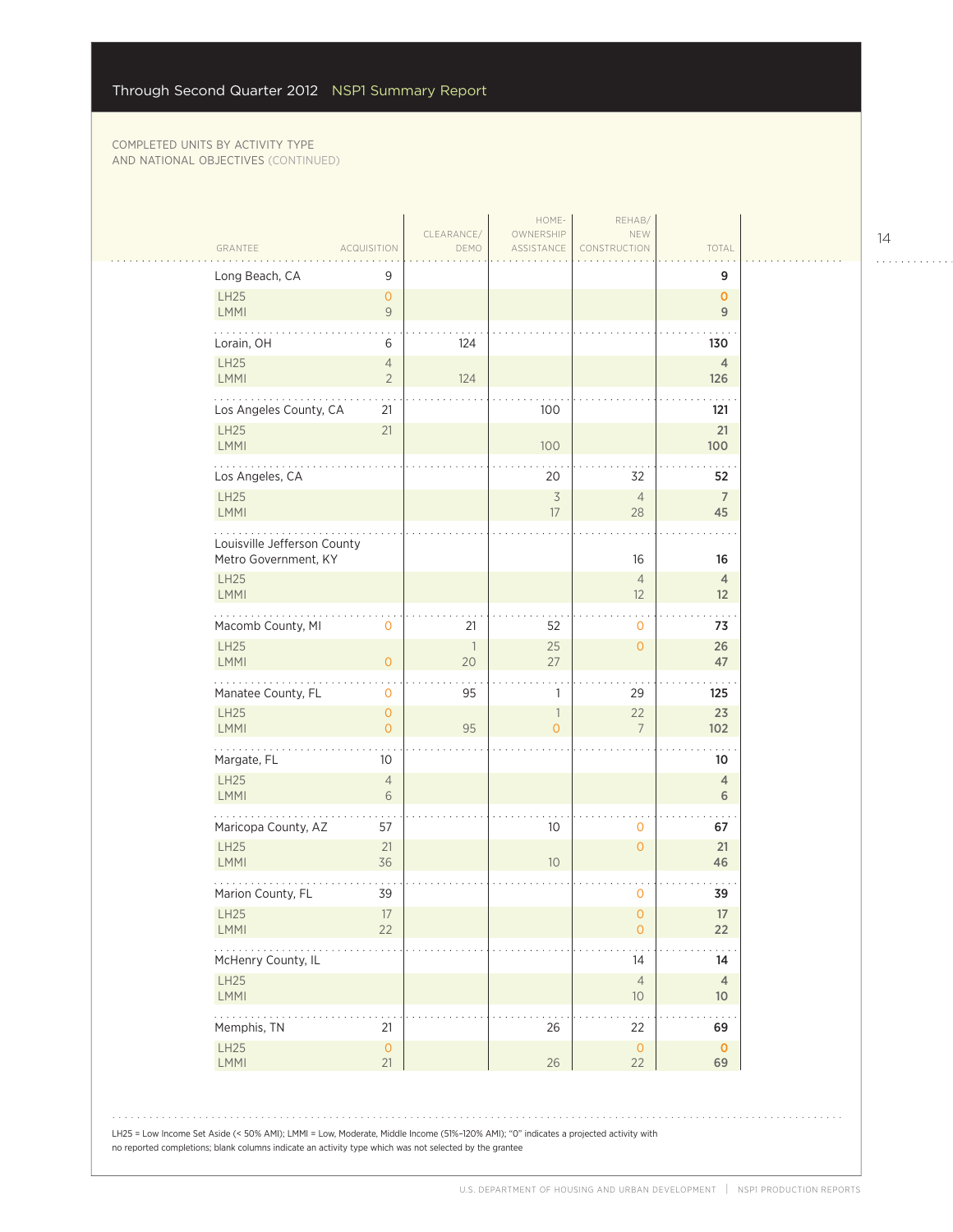|                             |                                       |                    | HOME-                   | REHAB/                           |                       |  |
|-----------------------------|---------------------------------------|--------------------|-------------------------|----------------------------------|-----------------------|--|
| GRANTEE                     | <b>ACQUISITION</b>                    | CLEARANCE/<br>DEMO | OWNERSHIP<br>ASSISTANCE | NEW<br><b>NSTRUCTION</b>         | TOTAL                 |  |
| Mesa, AZ                    | 0                                     |                    | 26                      | 61                               | 88                    |  |
| LH25<br>LMMI                | $\mathsf{O}\xspace$<br>$\overline{O}$ | $\mathbf{1}$       | 26                      | 32<br>29                         | 32<br>56              |  |
| Mesquite, TX                |                                       |                    |                         | 6                                | 6                     |  |
| LH25                        |                                       |                    |                         | $\sqrt{4}$                       | $\overline{4}$        |  |
| LMMI                        |                                       |                    |                         | $\overline{2}$                   | $\sqrt{2}$            |  |
| .<br>Miami Gardens City, FL | 31                                    | 9                  | 9                       | 15                               | 64                    |  |
| LH25<br><b>LMMI</b>         | 31                                    | $\mathsf{9}$       | $\overline{9}$          | $10$<br>$\mathsf S$              | 10 <sup>°</sup><br>54 |  |
|                             |                                       |                    |                         |                                  |                       |  |
| Miami, FL<br>LH25           | 26<br>25                              | 33                 |                         | 111                              | 170<br>25             |  |
| LMMI                        | $\overline{\phantom{a}}$              | 33                 |                         | $111$                            | 145                   |  |
| Miami-Dade County, FL       | 12                                    | 0                  | 5                       | $\mathbf 0$                      | 17                    |  |
| <b>LH25</b><br><b>LMMI</b>  | $\mathsf{O}\xspace$<br>12             | $\overline{0}$     | 5                       | $\circ$<br>$\mathsf{O}\xspace$   | $\mathbf{O}$<br>17    |  |
| Middletown, OH              |                                       | 37                 |                         | 15                               | $\sim$<br>52          |  |
| LH25<br>LMMI                |                                       | 37                 |                         | $\sqrt{6}$<br>$\mathsf{9}$       | $\sqrt{6}$<br>46      |  |
| Milwaukee, WI               |                                       | 52                 | 103                     | 40                               | 195                   |  |
| LH25                        |                                       |                    | 36                      | 25                               | 61                    |  |
| LMMI                        |                                       | 52                 | 67                      | 15                               | 134                   |  |
| .<br>Minneapolis, MN        | $\mathbf 0$                           | 79                 | 5                       | 8                                | 92                    |  |
| LH25<br><b>LMMI</b>         | $\overline{O}$                        | 79                 | 5                       | $\overline{4}$<br>$\overline{4}$ | $\overline{4}$<br>88  |  |
| Miramar, FL                 | 23                                    |                    | 47                      | 47                               | 117                   |  |
| LH25                        | $\,8\,$                               |                    | $\mathcal G$            | 9                                | 26                    |  |
| LMMI                        | 15                                    |                    | 38                      | 38                               | 91                    |  |
| Modesto, CA                 | 49                                    |                    | $\overline{2}$          |                                  | 51                    |  |
| LH25<br><b>LMMI</b>         | 13<br>36                              |                    | 2                       |                                  | 13<br>38              |  |
| Montgomery County, MD       | 1                                     |                    |                         |                                  | 1                     |  |
| <b>LH25</b>                 | $\mathbf{1}$                          |                    |                         |                                  | $\mathbf{1}$          |  |
| .<br>Montgomery County, OH  |                                       | 78                 | $\mathbf{1}$            | $\mathbf 0$                      | 79                    |  |
| LH25                        |                                       |                    |                         | $\mathsf{O}\xspace$              | $\mathbf 0$           |  |
| LMMI                        |                                       | 78                 | $\mathbf{1}$            | $\mathsf O$                      | 79                    |  |

LH25 = Low Income Set Aside (< 50% AMI); LMMI = Low, Moderate, Middle Income (51%–120% AMI); "0" indicates a projected activity with

no reported completions; blank columns indicate an activity type which was not selected by the grantee

15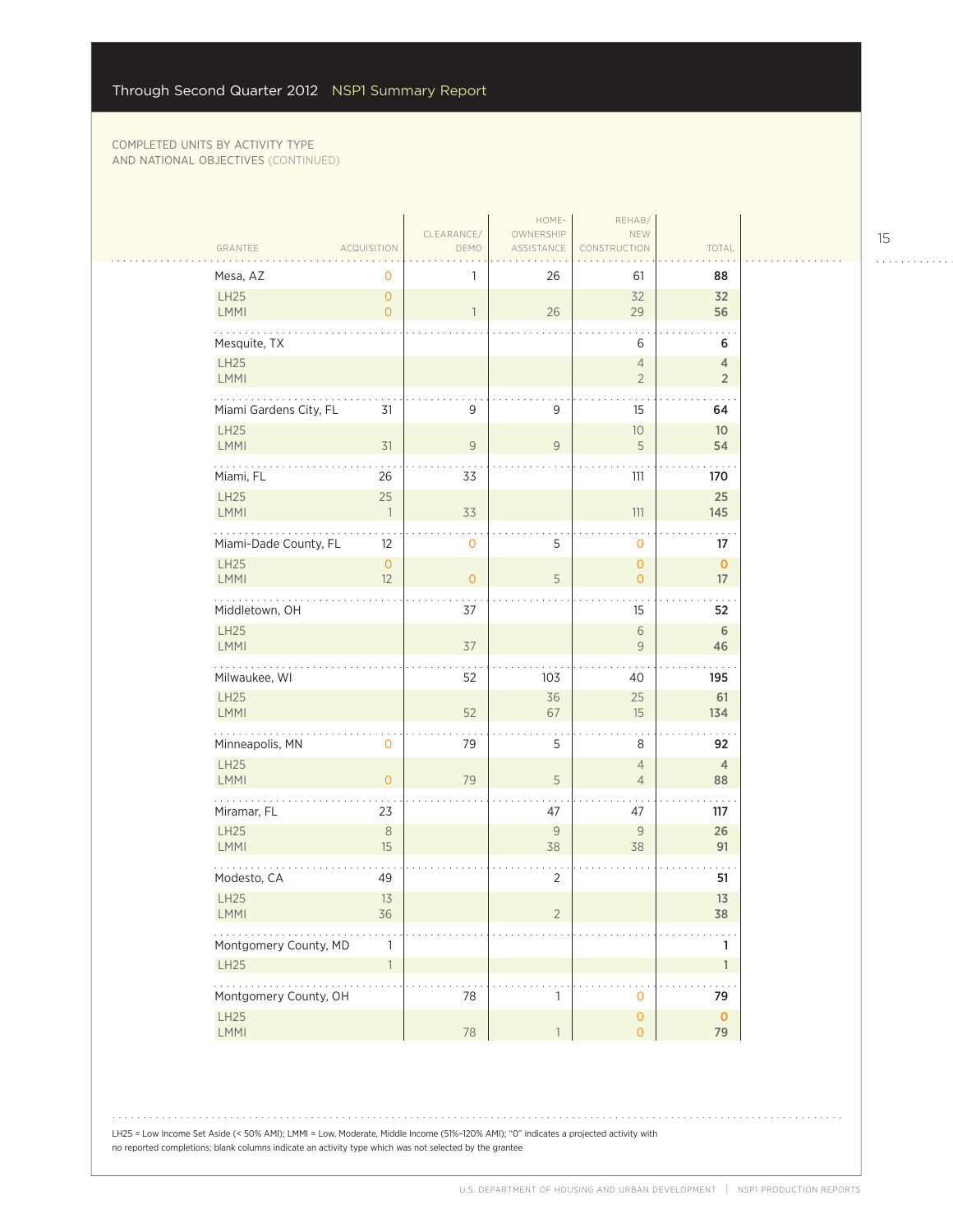$\mathcal{L}_{\mathcal{A}}$ 

| GRANTEE<br><b>ACQUISITION</b>                            | CLEARANCE/<br>DEMO | HOME-<br>OWNERSHIP<br>ASSISTANCE | REHAB/<br>NEW<br>CONSTRUCTION    | TOTAL                                |  |
|----------------------------------------------------------|--------------------|----------------------------------|----------------------------------|--------------------------------------|--|
| Moreno Valley, CA                                        |                    |                                  | 33                               | 33                                   |  |
| <b>LH25</b><br>LMMI                                      |                    |                                  | $\overline{0}$<br>33             | $\mathbf 0$<br>33                    |  |
| Muncie, IN                                               | 0                  |                                  | 4                                | 4                                    |  |
| LH25<br><b>LMMI</b>                                      | $\overline{0}$     |                                  | $\overline{4}$                   | 4<br>$\mathbf 0$                     |  |
| Nashville-Davidson, TN<br>48                             |                    |                                  |                                  | 48                                   |  |
| LH25<br>41<br>LMMI<br>$\overline{7}$                     |                    |                                  |                                  | 41<br>$\overline{7}$                 |  |
| Nassau County, NY<br>$\mathbf 0$                         |                    |                                  | $\mathbf 0$                      | o                                    |  |
| <b>LH25</b><br>$\overline{0}$<br><b>LMMI</b><br>$\Omega$ |                    |                                  | $\overline{O}$<br>$\overline{0}$ | $\mathbf 0$<br>$\mathbf{O}$          |  |
| New Mexico State Program                                 |                    | 13                               | 148                              | 161                                  |  |
| LH25<br>LMMI                                             |                    | 5<br>8                           | 70<br>78                         | 75<br>86                             |  |
| New Orleans, LA<br>0                                     | 0                  |                                  | 0                                | 0                                    |  |
| <b>LH25</b><br>$\circ$<br>LMMI                           | $\overline{O}$     |                                  | $\overline{O}$                   | $\pmb{\mathsf{O}}$<br>$\mathbf{O}$   |  |
| New York City, NY<br>6                                   |                    |                                  | $\mathbf 0$                      | 6                                    |  |
| LH25<br>6<br>LMMI                                        |                    |                                  | $\mathbf{O}$<br>$\overline{0}$   | $\sqrt{6}$<br>$\mathbf 0$            |  |
| .<br>Newark, NJ<br>2                                     |                    |                                  | 77                               | 79                                   |  |
| LH25<br>$\overline{O}$<br><b>LMMI</b><br>$\overline{2}$  |                    |                                  | 19<br>58                         | 19<br>60                             |  |
| North Miami, FL<br>21                                    |                    |                                  |                                  | 21                                   |  |
| <b>LH25</b><br>11<br>$10$<br>LMMI                        |                    |                                  |                                  | 11<br>10 <sup>°</sup>                |  |
| Northern Mariana Islands<br>9                            |                    |                                  |                                  | 9                                    |  |
| <b>LH25</b><br>$\sqrt{6}$<br>3<br><b>LMMI</b>            |                    |                                  |                                  | 6<br>3                               |  |
| Oakland County, MI                                       | 81                 | 180                              | 158                              | 419                                  |  |
| LH25<br>LMMI                                             | 81                 | 92<br>88                         | $71\,$<br>87                     | 163<br>256                           |  |
| 222<br>Oakland, CA<br>2                                  |                    |                                  | $\mathsf{O}\xspace$              | $\overline{2}$                       |  |
| LH25<br><b>LMMI</b><br>$\overline{2}$                    |                    |                                  | $\mathsf{O}\xspace$              | $\pmb{\mathsf{O}}$<br>$\overline{2}$ |  |

LH25 = Low Income Set Aside (< 50% AMI); LMMI = Low, Moderate, Middle Income (51%–120% AMI); "0" indicates a projected activity with no reported completions; blank columns indicate an activity type which was not selected by the grantee

16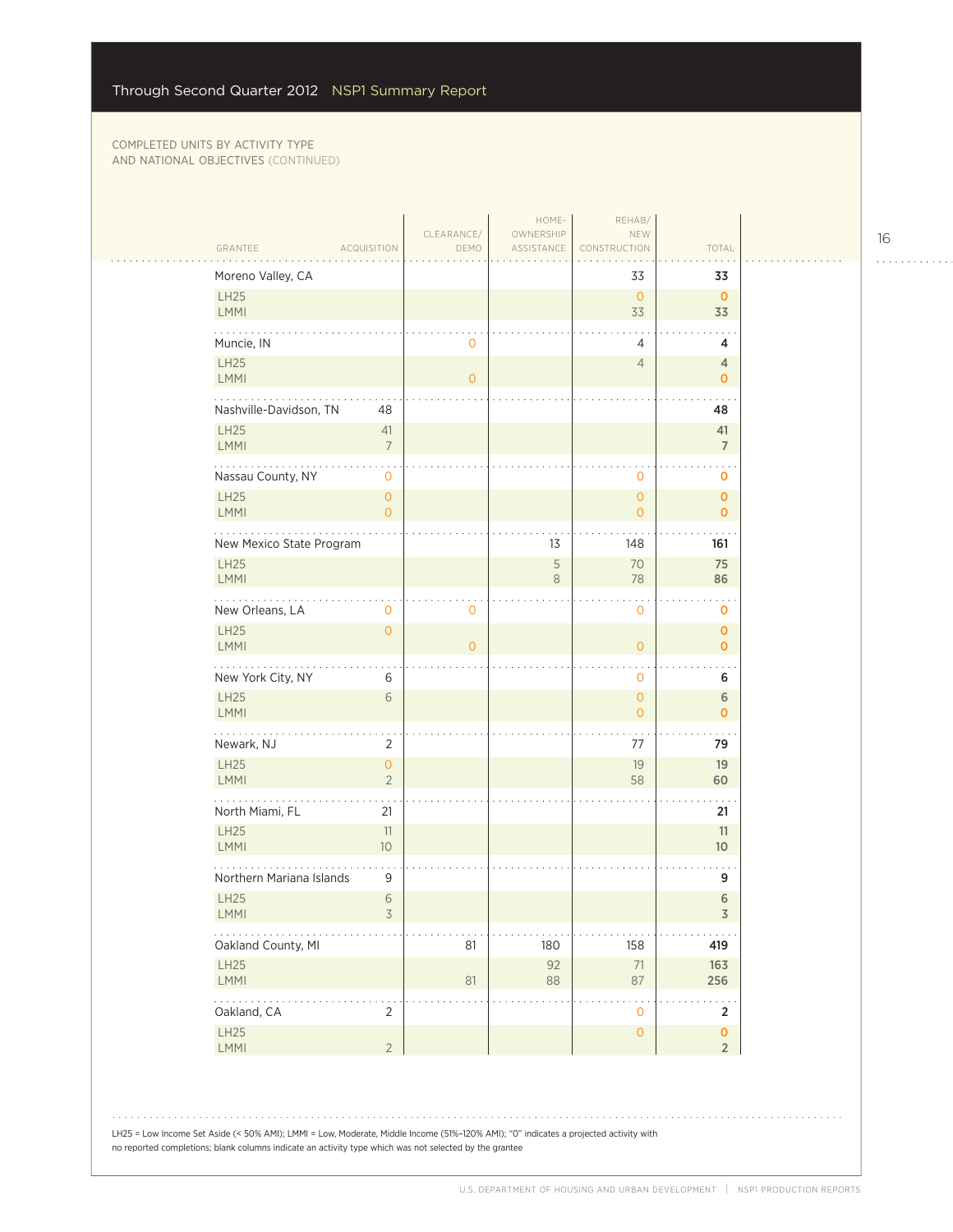$\sim$  .

|                                     |                                       | CLEARANCE/           | HOME-<br>OWNERSHIP                         | REHAB/<br>NEW                              |                                   |
|-------------------------------------|---------------------------------------|----------------------|--------------------------------------------|--------------------------------------------|-----------------------------------|
| GRANTEE                             | <b>ACQUISITION</b>                    | DEMO                 | ASSISTANCE                                 | CONSTRUCTION                               | TOTAL                             |
| Oklahoma City, OK                   | 0                                     |                      |                                            | 13                                         | 13                                |
| LH25<br><b>LMMI</b>                 | $\circ$<br>$\overline{O}$             |                      |                                            | $\,$ $\,$ $\,$<br>$\overline{7}$           | 6<br>$\overline{7}$               |
| Oklahoma State Program              | $\mathbf{O}$                          | 40                   | $\mathbf 0$                                | $\overline{2}$                             | 42                                |
| LH25<br>LMMI                        | $\circ$<br>$\mathsf{O}\xspace$        | $\overline{1}$<br>39 | $\mathsf{O}\xspace$<br>$\circ$             | $\overline{2}$<br>$\overline{O}$           | 3<br>39                           |
| .<br>Ontario, CA                    | 7                                     |                      |                                            | 9                                          | 16                                |
| LH25<br><b>LMMI</b>                 | $\overline{4}$<br>3                   |                      |                                            | $\overline{4}$<br>5                        | $\,$ 8 $\,$<br>8                  |
| Orange County, CA                   | 6                                     |                      |                                            |                                            | 6                                 |
| LH25<br>LMMI                        | $\overline{O}$<br>$\sqrt{6}$          |                      |                                            |                                            | $\mathbf 0$<br>6                  |
| Orange County, FL                   | 12                                    | 25                   | 148                                        | 57                                         | 242                               |
| LH25<br>LMMI                        | 12<br>$\overline{O}$                  | 25                   | 14<br>134                                  | $\mathsf{O}\xspace$<br>57                  | 26<br>216                         |
| والمالم المالم<br>Orange County, NY | $\mathbf{O}$                          |                      |                                            | 5                                          | 5                                 |
| LH25<br>LMMI                        | $\mathbf{O}$                          |                      |                                            | $\overline{1}$<br>$\overline{4}$           | $\mathbb{1}$<br>$\overline{4}$    |
| Orlando, FL                         | $\overline{2}$                        | 0                    |                                            | 37                                         | 39                                |
| LH25<br><b>LMMI</b>                 | $\circ$<br>$\overline{2}$             | $\overline{O}$       |                                            | 13<br>24                                   | 13<br>26                          |
| .<br>Palm Bay, FL                   | 42                                    | 4                    |                                            | 16                                         | 62                                |
| LH25<br><b>LMMI</b>                 | 14<br>28                              | $\overline{4}$       |                                            | 16<br>$\overline{O}$                       | 34<br>28                          |
| Palm Beach County, FL               | 206                                   |                      |                                            |                                            | 206                               |
| <b>LH25</b><br><b>LMMI</b>          | 89<br>$117$                           |                      |                                            |                                            | 89<br>117                         |
| Palmdale, CA                        | 13                                    |                      | 4                                          |                                            | 17                                |
| LH25<br><b>LMMI</b>                 | $\overline{7}$<br>6                   |                      | $\overline{4}$                             |                                            | $\overline{7}$<br>10 <sup>°</sup> |
| Pasco County, FL                    | $\mathbf 0$                           | 93                   | $\mathsf{O}\xspace$                        | 191                                        | 284                               |
| <b>LH25</b><br>LMMI                 | $\mathsf{O}\xspace$<br>$\overline{O}$ | 93                   | $\mathsf{O}\xspace$<br>$\mathsf{O}\xspace$ | 50<br>141                                  | 50<br>234                         |
| .<br>Paterson, NJ                   |                                       | $\overline{2}$       |                                            | 5                                          | $\overline{7}$                    |
| LH25<br>LMMI                        |                                       | $2\overline{ }$      |                                            | $\overline{\mathcal{S}}$<br>$\overline{2}$ | $\overline{3}$<br>$\overline{4}$  |

LH25 = Low Income Set Aside (< 50% AMI); LMMI = Low, Moderate, Middle Income (51%–120% AMI); "0" indicates a projected activity with no reported completions; blank columns indicate an activity type which was not selected by the grantee

17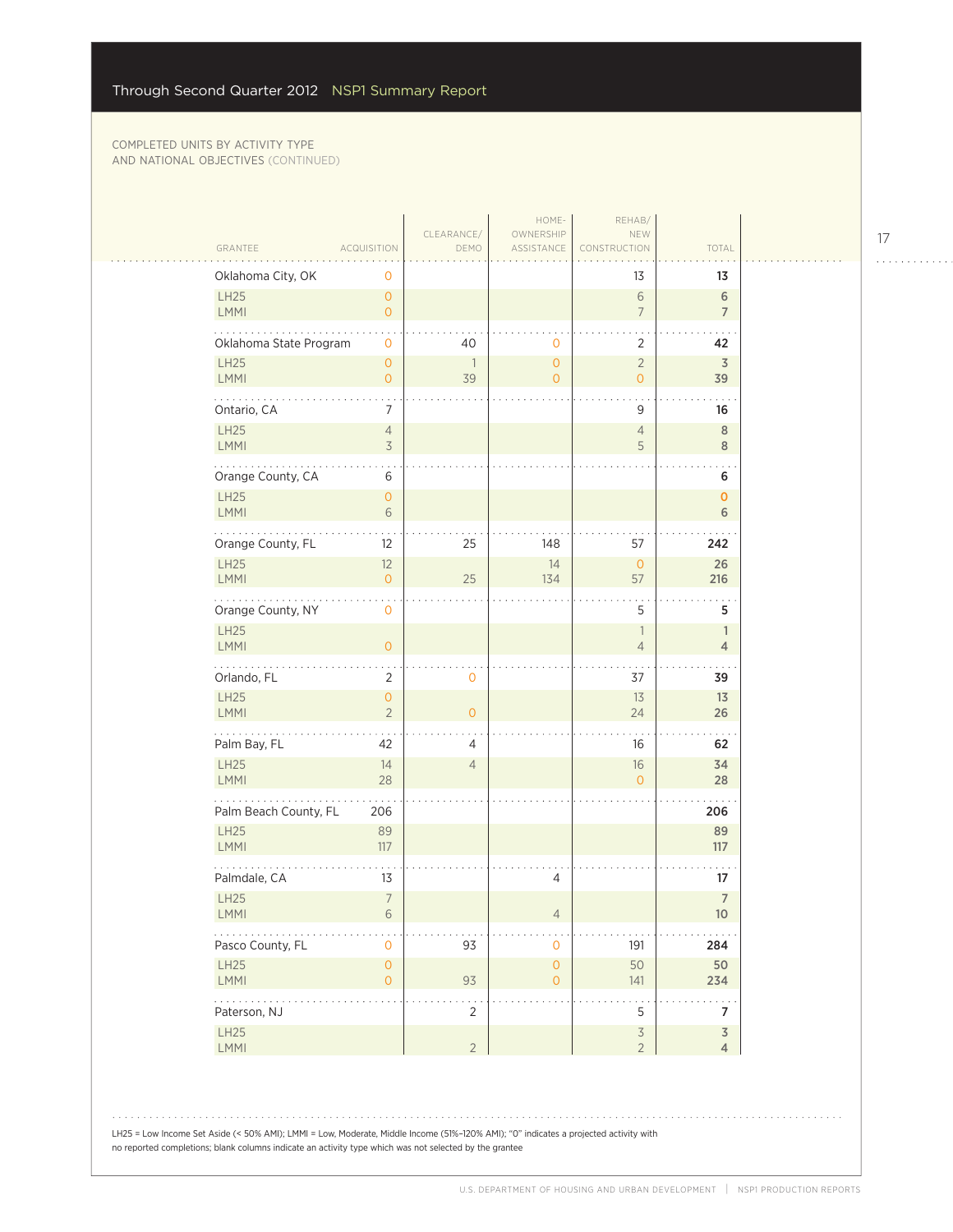$\sim$  .  $\sim$ 

|                            |                                            |                    | HOME-                                 | REHAB/                                |                                 |
|----------------------------|--------------------------------------------|--------------------|---------------------------------------|---------------------------------------|---------------------------------|
| GRANTEE                    | <b>ACQUISITION</b>                         | CLEARANCE/<br>DEMO | OWNERSHIP<br>ASSISTANCE               | NEW<br>CONSTRUCTION                   | TOTAL                           |
| Pembroke Pines, FL         | 3                                          |                    | 36                                    | 36                                    | 75                              |
| <b>LH25</b><br>LMMI        | $\overline{2}$<br>$\overline{1}$           |                    | $\overline{1}$<br>35                  | $\overline{2}$<br>34                  | $5\phantom{.0}$<br>70           |
| Philadelphia, PA           |                                            |                    |                                       | 47                                    | 47                              |
| LH25<br>LMMI               |                                            |                    |                                       | $\overline{0}$<br>47                  | $\mathbf{0}$<br>47              |
| .<br>Phoenix, AZ           | 0                                          | 16                 | 185                                   | 220                                   | 421                             |
| LH25<br><b>LMMI</b>        | $\overline{O}$                             | 16                 | 5<br>180                              | 169<br>51                             | 174<br>247                      |
| Pima County, AZ            | 0                                          | 6                  |                                       | 14                                    | 20                              |
| <b>LH25</b><br><b>LMMI</b> | $\overline{O}$                             | $6\,$              |                                       | 11<br>$\overline{3}$                  | 11<br>$\overline{9}$            |
| Pinellas County, FL        | 0                                          | 0                  | $\mathbf 0$                           | 71                                    | 71                              |
| LH25<br>LMMI               | $\overline{0}$<br>$\overline{O}$           | $\mathbf{O}$       | $\overline{0}$                        | 36<br>35                              | 36<br>35                        |
| Pittsburgh, PA             |                                            | 154                |                                       | 27                                    | 181                             |
| LH25<br>LMMI               |                                            | 154                |                                       | 23<br>$\overline{4}$                  | 23<br>158                       |
| Plantation, FL             | 6                                          |                    |                                       | 4                                     | 10                              |
| <b>LH25</b><br>LMMI        | $\mathsf O$<br>6                           |                    |                                       | $\mathsf{O}\xspace$<br>$\overline{4}$ | $\mathbf{0}$<br>10 <sup>°</sup> |
| .<br>Polk County, Fl       | 13                                         | 0                  |                                       | 63                                    | 76                              |
| LH25<br><b>LMMI</b>        | 13<br>$\overline{O}$                       | $\overline{O}$     |                                       | 17<br>46                              | 30<br>46                        |
| Pomona, CA                 | 11                                         | 0                  | $\mathbf 0$                           |                                       | 11                              |
| LH25<br>LMMI               | $\sqrt{6}$<br>5                            | $\overline{O}$     | $\mathbf{O}$                          |                                       | $6\,$<br>5                      |
| Pompano Beach, FL          | 20                                         | 3                  |                                       | 1                                     | 24                              |
| <b>LH25</b><br><b>LMMI</b> | $10$<br>10                                 | 3                  |                                       |                                       | 10 <sup>°</sup><br>14           |
| Pontiac, MI                | $\mathsf 9$                                | 89                 | 1                                     | 12                                    | 111                             |
| LH25<br>LMMI               | $\overline{\mathcal{S}}$<br>$\,$ $\,$ $\,$ | 89                 | $\overline{\phantom{a}}$              | 12                                    | 15<br>96                        |
| .<br>Port St. Lucie, FL    | $\mathsf O$                                | 30                 | $\mathsf O$                           | 89                                    | 119                             |
| LH25<br>LMMI               | $\mathsf{O}\xspace$<br>$\overline{O}$      | $13$<br>17         | $\mathsf{O}\xspace$<br>$\overline{O}$ | 38<br>51                              | 51<br>68                        |
|                            |                                            |                    |                                       |                                       |                                 |

LH25 = Low Income Set Aside (< 50% AMI); LMMI = Low, Moderate, Middle Income (51%–120% AMI); "0" indicates a projected activity with no reported completions; blank columns indicate an activity type which was not selected by the grantee

18

. . . . . . . . . . . .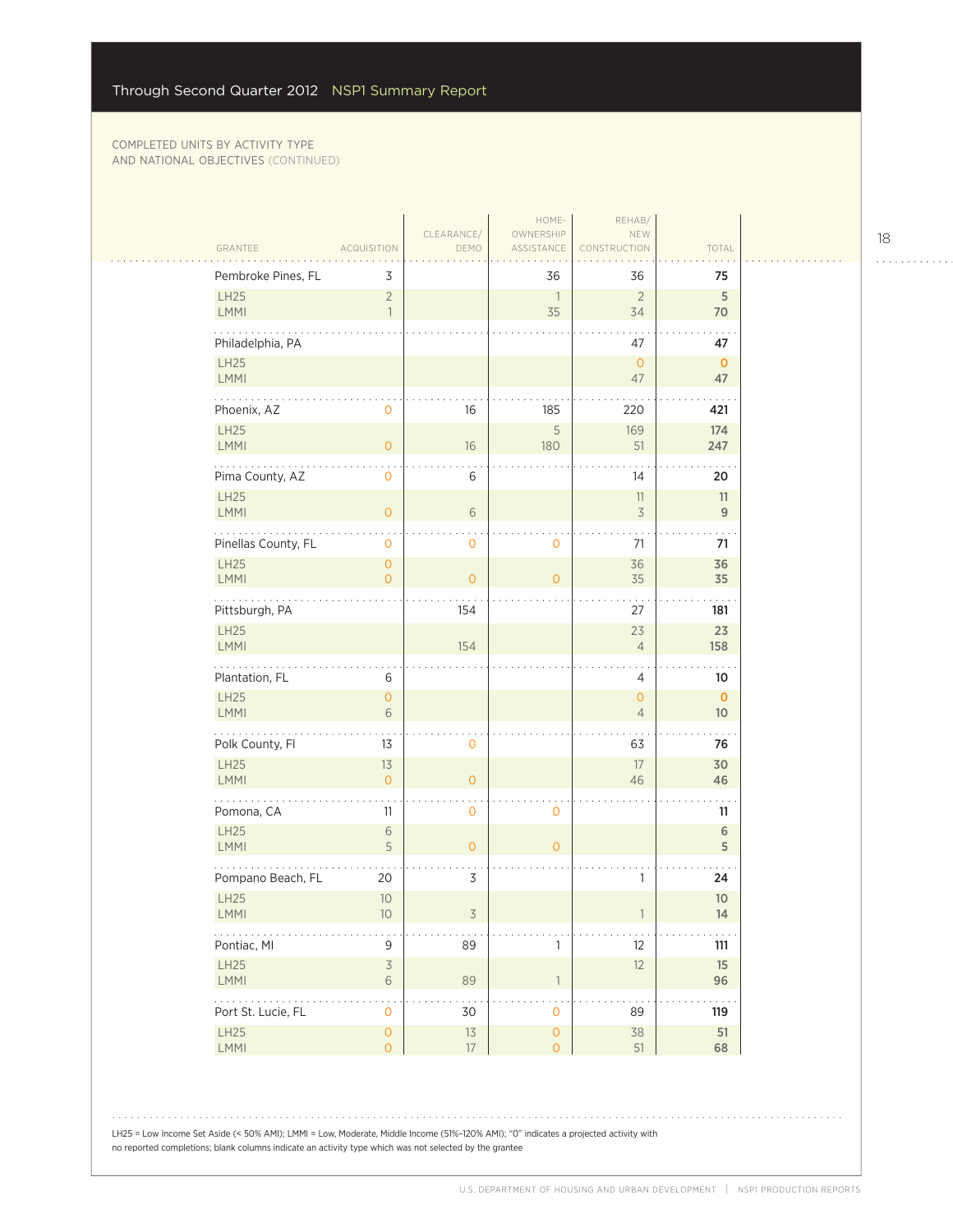| GRANTEE<br><b>ACQUISITION</b>                                                          | CLEARANCE/<br>DEMO  | HOME-<br>OWNERSHIP<br>ASSISTANCE      | REHAB/<br>NEW<br>CONSTRUCTION                    | TOTAL                      |
|----------------------------------------------------------------------------------------|---------------------|---------------------------------------|--------------------------------------------------|----------------------------|
| Prince Georges County, MD                                                              |                     | 1,117                                 | 26                                               | 1,143                      |
| LH25<br><b>LMMI</b>                                                                    |                     | 142<br>975                            | $\overline{4}$<br>22                             | 146<br>997                 |
| Prince William County, VA<br>3<br>$\overline{\mathcal{S}}$<br><b>LH25</b><br>LMMI      |                     | 22<br>$\overline{1}$<br>21            |                                                  | 25<br>$\overline{4}$<br>21 |
| .<br>Rancho Cucamonga, CA<br>9<br><b>LH25</b><br>$\overline{\mathcal{S}}$<br>LMMI<br>6 |                     |                                       |                                                  | 9<br>$\overline{3}$<br>6   |
| Redford, MI                                                                            | 21                  | $\mathbf 0$                           | 33                                               | 54                         |
| <b>LH25</b><br><b>LMMI</b>                                                             | 21                  | $\overline{O}$<br>$\overline{0}$      | 10<br>23                                         | 10 <sup>°</sup><br>44      |
| Rhode Island State Program<br>2<br><b>LH25</b><br>$\overline{2}$<br>LMMI               | 2<br>$\overline{2}$ | 136<br>136                            | 225<br>100<br>125                                | 365<br>100<br>265          |
| $\cdots$<br>3<br>Rialto, CA                                                            |                     | 56                                    |                                                  | 59                         |
| LH25<br>$\mathsf{O}\xspace$<br>LMMI<br>3                                               |                     | 56                                    |                                                  | $\mathbf 0$<br>59          |
| Richland County, SC                                                                    | 37                  |                                       | 8                                                | 45                         |
| LH25<br><b>LMMI</b>                                                                    | 37                  |                                       | 5<br>$\preceq$                                   | 5<br>40                    |
| .<br>Richmond, CA<br>0                                                                 |                     |                                       | 13                                               | 13                         |
| LH25<br>$\overline{O}$<br><b>LMMI</b>                                                  |                     |                                       | 6<br>$\overline{7}$                              | 6<br>$\overline{7}$        |
| Riverside County, CA<br>255                                                            |                     | 62                                    | 194                                              | 511                        |
| <b>LH25</b><br>113<br><b>LMMI</b><br>142                                               |                     | $\overline{2}$<br>60                  | 52<br>142                                        | 167<br>344                 |
| Riverside, CA<br>71                                                                    | 9                   |                                       |                                                  | 80                         |
| LH25<br>36<br><b>LMMI</b><br>35                                                        | 9                   |                                       |                                                  | 36<br>44                   |
| Rockford, IL<br>1                                                                      | 26                  | $\mathsf{O}\xspace$                   | 1                                                | 28                         |
| LH25<br>LMMI<br>$\mathbf{1}$                                                           | 26                  | $\mathsf{O}\xspace$<br>$\overline{O}$ | $\ensuremath{\mathbb{I}}$<br>$\mathsf{O}\xspace$ | $\overline{1}$<br>27       |
| 2020-2021<br>Sacramento County, CA<br>$\mathsf{O}\xspace$                              | $\mathbf{1}$        |                                       | 164                                              | $\sim$ $\sim$<br>165       |
| LH25<br>$\mathsf{O}\xspace$<br>LMMI                                                    | $\mathbb{1}$        |                                       | 55<br>109                                        | 55<br>110                  |

LH25 = Low Income Set Aside (< 50% AMI); LMMI = Low, Moderate, Middle Income (51%–120% AMI); "0" indicates a projected activity with no reported completions; blank columns indicate an activity type which was not selected by the grantee

19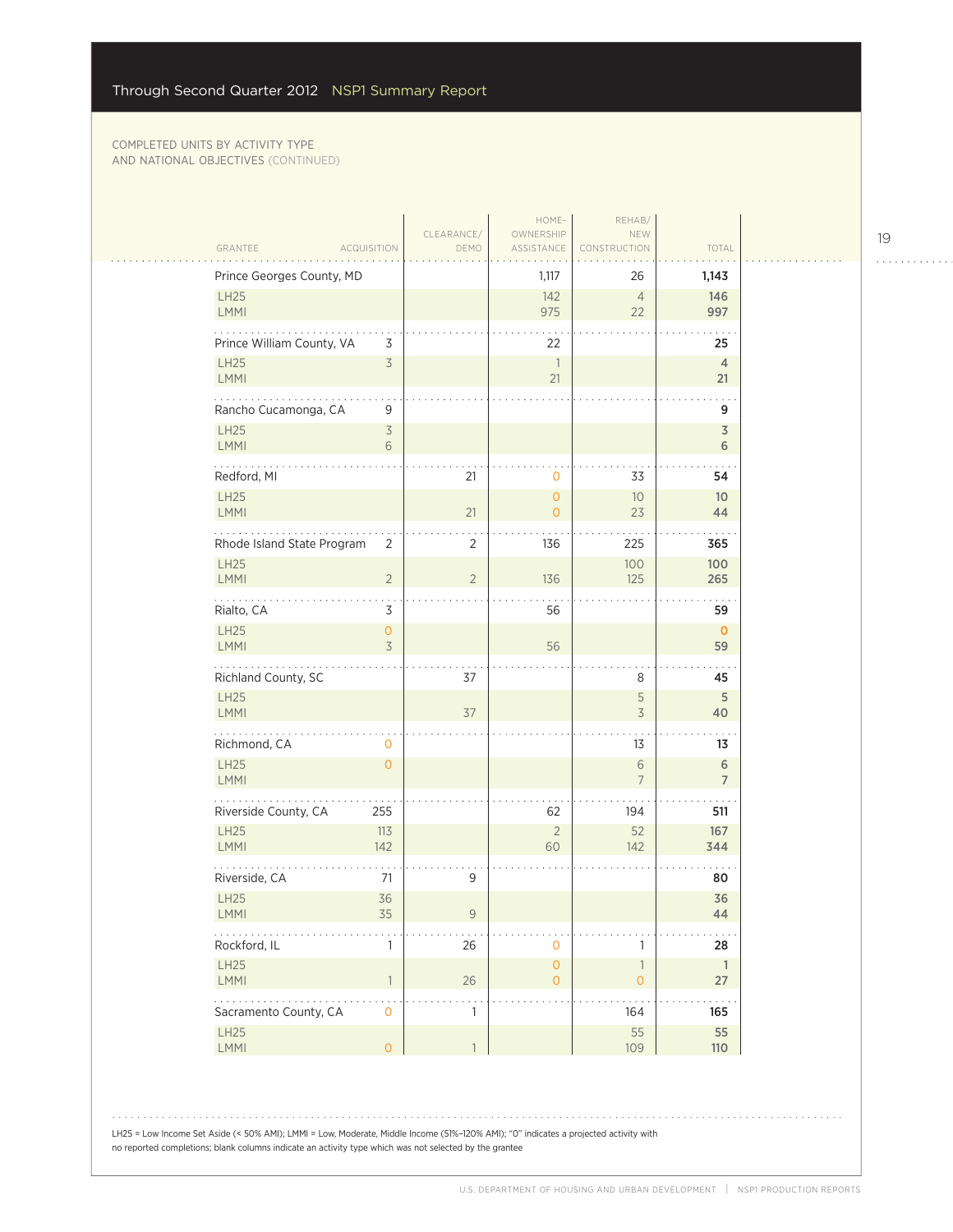|                                                             |                                  |                    | HOME-                   | REHAB/                        |                              |
|-------------------------------------------------------------|----------------------------------|--------------------|-------------------------|-------------------------------|------------------------------|
| GRANTEE                                                     | <b>ACQUISITION</b>               | CLEARANCE/<br>DEMO | OWNERSHIP<br>ASSISTANCE | NEW<br>CONSTRUCTION           | TOTAL                        |
| Sacramento, CA                                              | $\mathbf 0$                      | $\mathbf 0$        |                         | 105                           | 105                          |
| LH25<br>LMMI                                                | $\overline{0}$                   | $\overline{O}$     |                         | 35<br>70                      | 35<br>70                     |
| San Antonio, TX                                             | 105                              |                    | 17                      | 214                           | 336                          |
| LH25<br>LMMI                                                | 86<br>19                         |                    | $17\,$                  | $\overline{O}$<br>214         | 86<br>250                    |
| .<br>San Bernardino County, CA                              |                                  |                    | 18                      | 155                           | 173                          |
| LH25<br>LMMI                                                |                                  |                    | $\overline{7}$<br>11    | 134<br>21                     | 141<br>32                    |
| San Bernardino, CA                                          | 18                               | 40                 |                         |                               | 58                           |
| <b>LH25</b><br><b>LMMI</b>                                  | $\mathcal G$<br>$\mathsf 9$      | 40                 |                         |                               | $\mathsf{9}$<br>49           |
| San Diego County, CA                                        | 13                               |                    | 3                       | 1                             | 17                           |
| LH25<br><b>LMMI</b>                                         | 13                               |                    | $\overline{3}$          | $\mathbbm{1}$                 | 14<br>$\mathfrak Z$          |
| $\mathbb{Z}^2$ . The set of $\mathbb{Z}^2$<br>San Diego, CA | 38                               |                    | 51                      | 4                             | 93                           |
| LH25<br>LMMI                                                | 30<br>$\,8\,$                    |                    | 51                      | $\overline{4}$                | 34<br>59                     |
| San Joaquin County, CA                                      | 77                               | 0                  |                         | 42                            | 119                          |
| LH25<br>LMMI                                                | 77                               | $\overline{0}$     |                         | 42                            | 42<br>77                     |
| .<br>San Jose, CA                                           |                                  |                    |                         | $\mathbf{O}$                  | 0                            |
| <b>LH25</b>                                                 |                                  |                    |                         | $\overline{O}$                | $\mathbf 0$                  |
| Santa Ana, CA                                               | 48                               |                    | 4                       |                               | 52                           |
| LH25<br><b>LMMI</b>                                         | 14<br>34                         |                    | $\overline{4}$          |                               | 14<br>38                     |
| Sarasota County, FL                                         | 57                               |                    |                         |                               | 57                           |
| LH25<br><b>LMMI</b>                                         | 26<br>31                         |                    |                         |                               | 26<br>31                     |
| .<br>Savannah, GA                                           | $\ddotsc$<br>$\overline{2}$      |                    |                         | 6                             | $\sim$ $\sim$<br>8           |
| LH25<br>LMMI                                                | $\sqrt{2}$<br>$\circ$            |                    |                         | $\overline{\phantom{a}}$<br>5 | $\overline{3}$<br>$\sqrt{5}$ |
| .<br>Seminole County, FL                                    | $\mathbf 0$                      |                    |                         | 58                            | 58                           |
| LH25<br>LMMI                                                | $\overline{0}$<br>$\overline{0}$ |                    |                         | 35<br>23                      | 35<br>23                     |

LH25 = Low Income Set Aside (< 50% AMI); LMMI = Low, Moderate, Middle Income (51%–120% AMI); "0" indicates a projected activity with no reported completions; blank columns indicate an activity type which was not selected by the grantee

20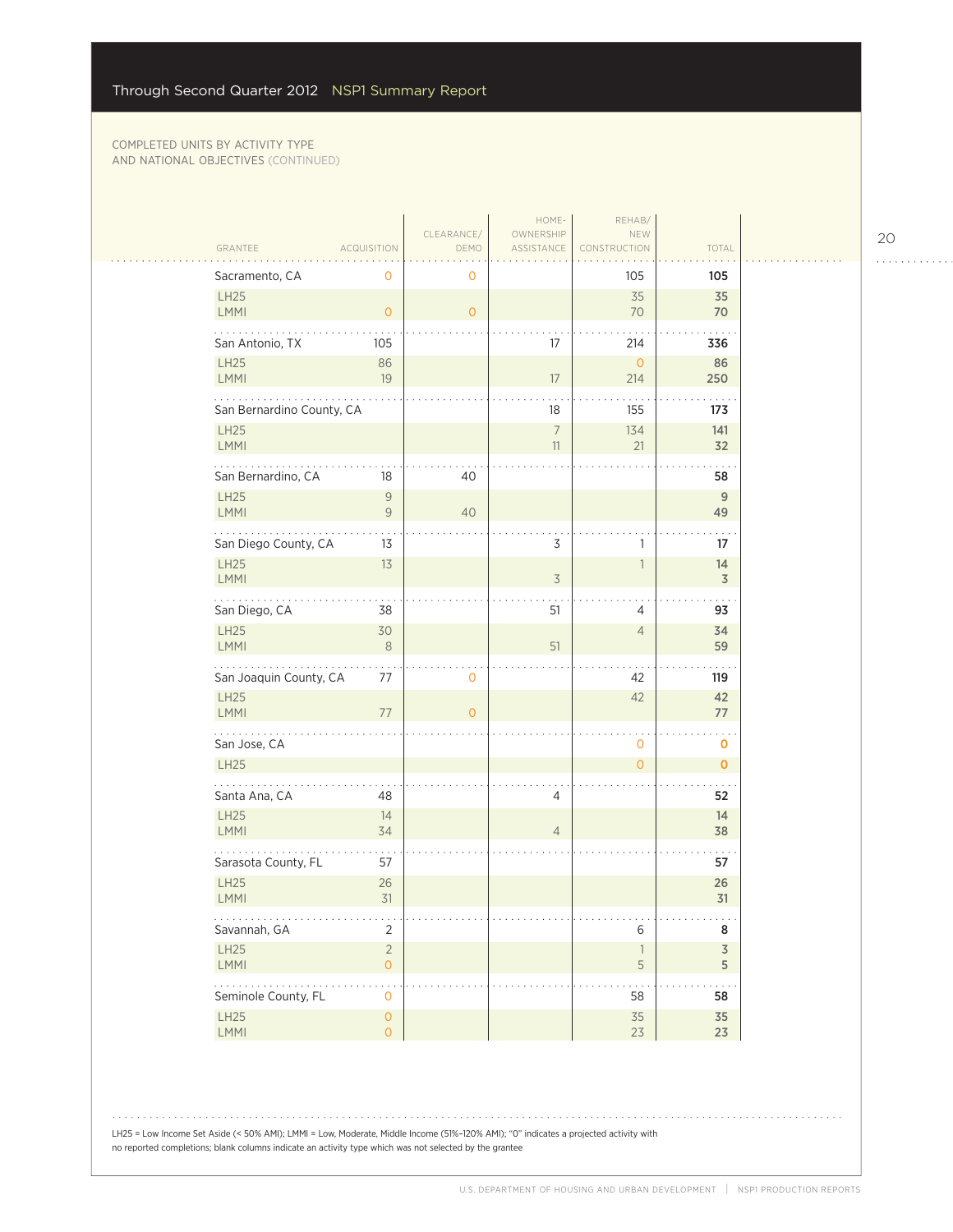| GRANTEE                         | <b>ACQUISITION</b>                                              | CLEARANCE/<br>DEMO | HOME-<br>OWNERSHIP<br>ASSISTANCE | REHAB/<br>NEW<br>CONSTRUCTION              | TOTAL                 |  |
|---------------------------------|-----------------------------------------------------------------|--------------------|----------------------------------|--------------------------------------------|-----------------------|--|
| Shelby County, TN               | 25                                                              |                    |                                  | 34                                         | 59                    |  |
| LH25<br>LMMI                    | 6<br>19                                                         |                    |                                  | 11<br>23                                   | 17<br>42              |  |
| South Bend, IN                  |                                                                 | 69                 |                                  | 16                                         | 85                    |  |
| LH25<br>LMMI                    |                                                                 | 69                 |                                  | 10 <sup>°</sup><br>6                       | 10 <sup>°</sup><br>75 |  |
| South Carolina State<br>Program | 201                                                             | 289                |                                  | 69                                         | 559                   |  |
| LH25<br>LMMI                    | 119<br>82                                                       | 289                |                                  | 62<br>$\overline{7}$                       | 181<br>378            |  |
| Southfield, MI                  |                                                                 | 6                  | 65                               | 51                                         | 122                   |  |
| LH25<br>LMMI                    |                                                                 | 6                  | 65                               | 22<br>29                                   | 22<br>100             |  |
| Springfield, MA                 |                                                                 | $\mathbf 0$        |                                  | 16                                         | 16                    |  |
| LH25<br><b>LMMI</b>             |                                                                 | $\overline{0}$     |                                  | 10<br>6                                    | 10 <sup>°</sup><br>6  |  |
| Springfield, OH<br>LH25         | 0<br>$\circ$                                                    | 30<br>$\circ$      |                                  | 21<br>11                                   | 51<br>11              |  |
| LMMI                            | $\overline{O}$                                                  | 30                 |                                  | 10                                         | 40                    |  |
| St Paul, MN<br>LH25             | 15<br>$\mathcal{G}% _{M_{1},M_{2}}^{\alpha,\beta}(\varepsilon)$ |                    |                                  |                                            | 15<br>$\overline{9}$  |  |
| LMMI<br>.                       | 6                                                               |                    |                                  |                                            | 6                     |  |
| St Petersburg, FL<br>LH25       | 0<br>$\mathsf{O}\xspace$                                        | $\mathbf 0$        |                                  | 20<br>20                                   | 20<br>20              |  |
| <b>LMMI</b>                     | $\overline{O}$                                                  | $\overline{O}$     |                                  | $\Omega$                                   | $\mathbf{0}$          |  |
| St. Clair County, IL<br>LH25    | 23<br>10                                                        |                    |                                  |                                            | 23<br>10 <sup>°</sup> |  |
| LMMI                            | 13                                                              |                    |                                  |                                            | 13                    |  |
| St. Louis County, MO<br>LH25    | 0<br>0                                                          |                    |                                  | 33<br>18                                   | 33<br>18              |  |
| LMMI                            | $\overline{O}$                                                  |                    |                                  | 15                                         | 15                    |  |
| St. Louis, MO<br>LH25<br>LMMI   | $\mathbf 0$<br>$\mathsf{O}\xspace$<br>$\circ$                   |                    |                                  | 3<br>$\mathsf{O}\xspace$<br>$\overline{3}$ | 3<br>$\mathbf 0$<br>3 |  |
| Stanislaus County, CA           | 63                                                              |                    | 3                                | 63                                         | 129                   |  |
| LH25<br><b>LMMI</b>             | 22<br>41                                                        |                    | $\overline{3}$                   | 22<br>41                                   | 44<br>85              |  |
|                                 |                                                                 |                    |                                  |                                            |                       |  |
|                                 |                                                                 |                    |                                  |                                            |                       |  |

21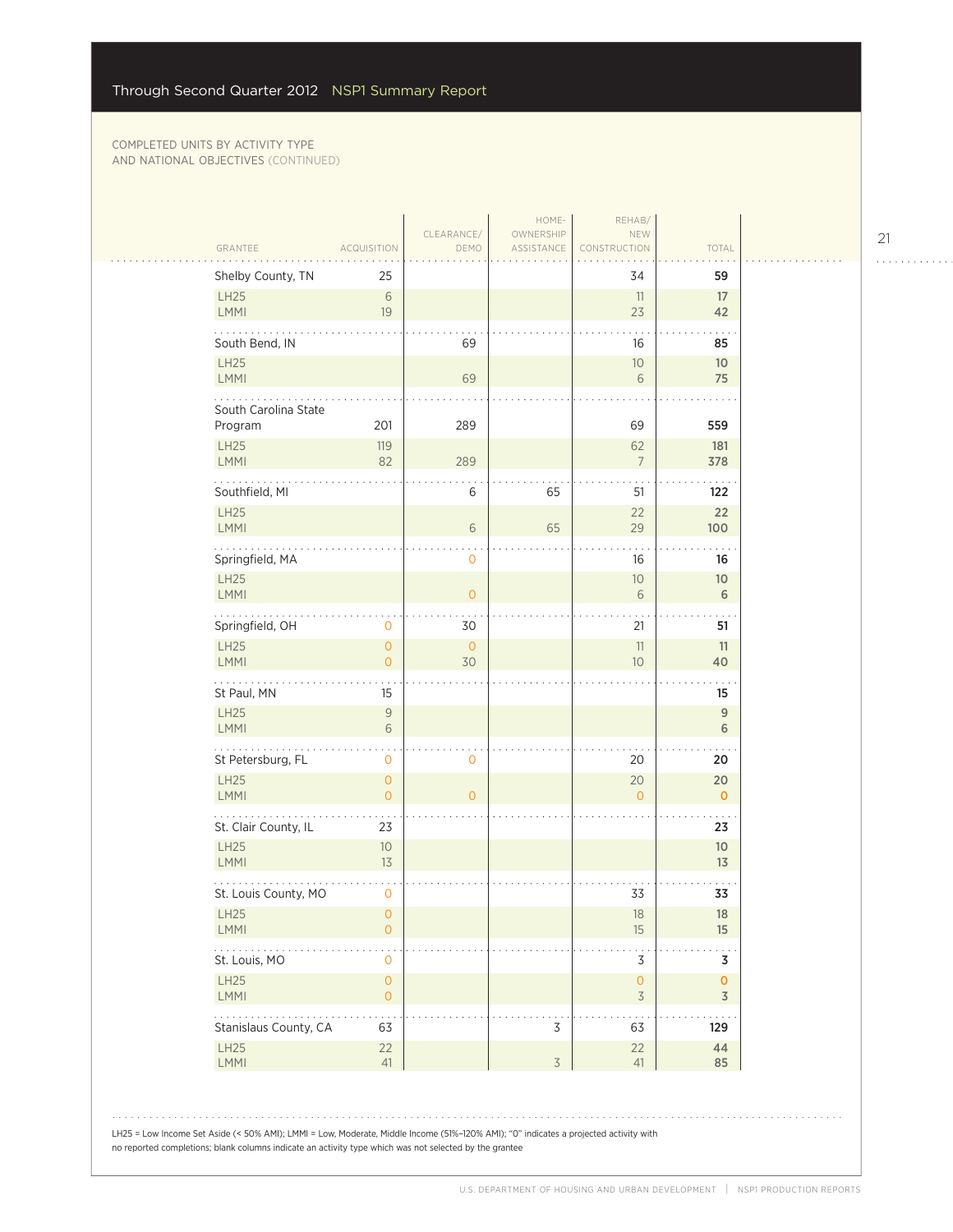$\sim$  .

| GRANTEE<br><b>ACQUISITION</b><br>DEMO<br>ASSISTANCE<br>CONSTRUCTION<br>Stark County, OH<br>15<br>39<br>2<br>29<br>LH25<br>12<br>39<br>LMMI<br>17<br>15<br>$\overline{2}$<br>State of Alabama<br>$\mathbf{0}$<br>180 | TOTAL<br>85<br>12<br>73    |
|---------------------------------------------------------------------------------------------------------------------------------------------------------------------------------------------------------------------|----------------------------|
|                                                                                                                                                                                                                     |                            |
|                                                                                                                                                                                                                     |                            |
|                                                                                                                                                                                                                     |                            |
|                                                                                                                                                                                                                     | 180                        |
| <b>LH25</b><br>99<br>LMMI<br>81<br>$\overline{O}$                                                                                                                                                                   | 99<br>81                   |
| .<br><b>State of Arkansas</b><br>126                                                                                                                                                                                | 126                        |
| <b>LH25</b><br>124<br>LMMI<br>$\overline{2}$                                                                                                                                                                        | 124<br>$\overline{2}$      |
| State of California<br>90<br>192<br>471<br>$\mathbf{0}$                                                                                                                                                             | 753                        |
| <b>LH25</b><br>$\overline{0}$<br>157<br>LMMI<br>90<br>192<br>314                                                                                                                                                    | 157<br>596                 |
| State of Colorado<br>0<br>0<br>0                                                                                                                                                                                    | 0                          |
| <b>LH25</b><br>$\overline{O}$<br>$\overline{0}$<br>LMMI<br>$\overline{O}$<br>$\mathbf 0$<br>0                                                                                                                       | $\mathbf 0$<br>$\mathbf 0$ |
| .<br>3<br>State of Delaware<br>28<br>50                                                                                                                                                                             | 81                         |
| <b>LH25</b><br>$7\overline{ }$<br>14<br>$\overline{3}$<br>LMMI<br>21<br>36                                                                                                                                          | 21<br>60                   |
| State of Florida<br>12<br>14<br>542<br>$\mathbf{0}$                                                                                                                                                                 | 568                        |
| <b>LH25</b><br>$\overline{0}$<br>$\overline{O}$<br>197<br>LMMI<br>$\Omega$<br>12<br>14<br>345                                                                                                                       | 197<br>371                 |
| .<br>State of Georgia<br>554<br>14<br>$\mathbf{0}$<br>317                                                                                                                                                           | 885                        |
| <b>LH25</b><br>$\overline{0}$<br>$\overline{O}$<br>74<br>129<br>LMMI<br>14<br>480<br>$\overline{O}$<br>188                                                                                                          | 203<br>682                 |
| State of Idaho<br>53<br>188                                                                                                                                                                                         | 241                        |
| 5<br><b>LH25</b><br>50<br>LMMI<br>138<br>48                                                                                                                                                                         | 55<br>186                  |
| State of Illinois<br>0<br>1<br>73                                                                                                                                                                                   | 74                         |
| <b>LH25</b><br>46<br><b>LMMI</b><br>$\mathbf 0$<br>27                                                                                                                                                               | 46<br>28                   |
| 478<br>State of Indiana - IHCDA<br>117<br>363                                                                                                                                                                       | 958                        |
| <b>LH25</b><br>173<br>LMMI<br>117<br>190<br>478                                                                                                                                                                     | 173<br>785                 |
| 2020-20<br>State of Iowa<br>40<br>$\mathbf 0$<br>$\mathbf 0$                                                                                                                                                        | 40                         |
| $\mathsf{O}\xspace$<br>LH25<br>$\mathsf{O}\xspace$<br>11<br>29<br>LMMI<br>$\mathsf{O}\xspace$<br>$\overline{O}$                                                                                                     | 11<br>29                   |

LH25 = Low Income Set Aside (< 50% AMI); LMMI = Low, Moderate, Middle Income (51%–120% AMI); "0" indicates a projected activity with no reported completions; blank columns indicate an activity type which was not selected by the grantee

22

. . . . . . . . . . . .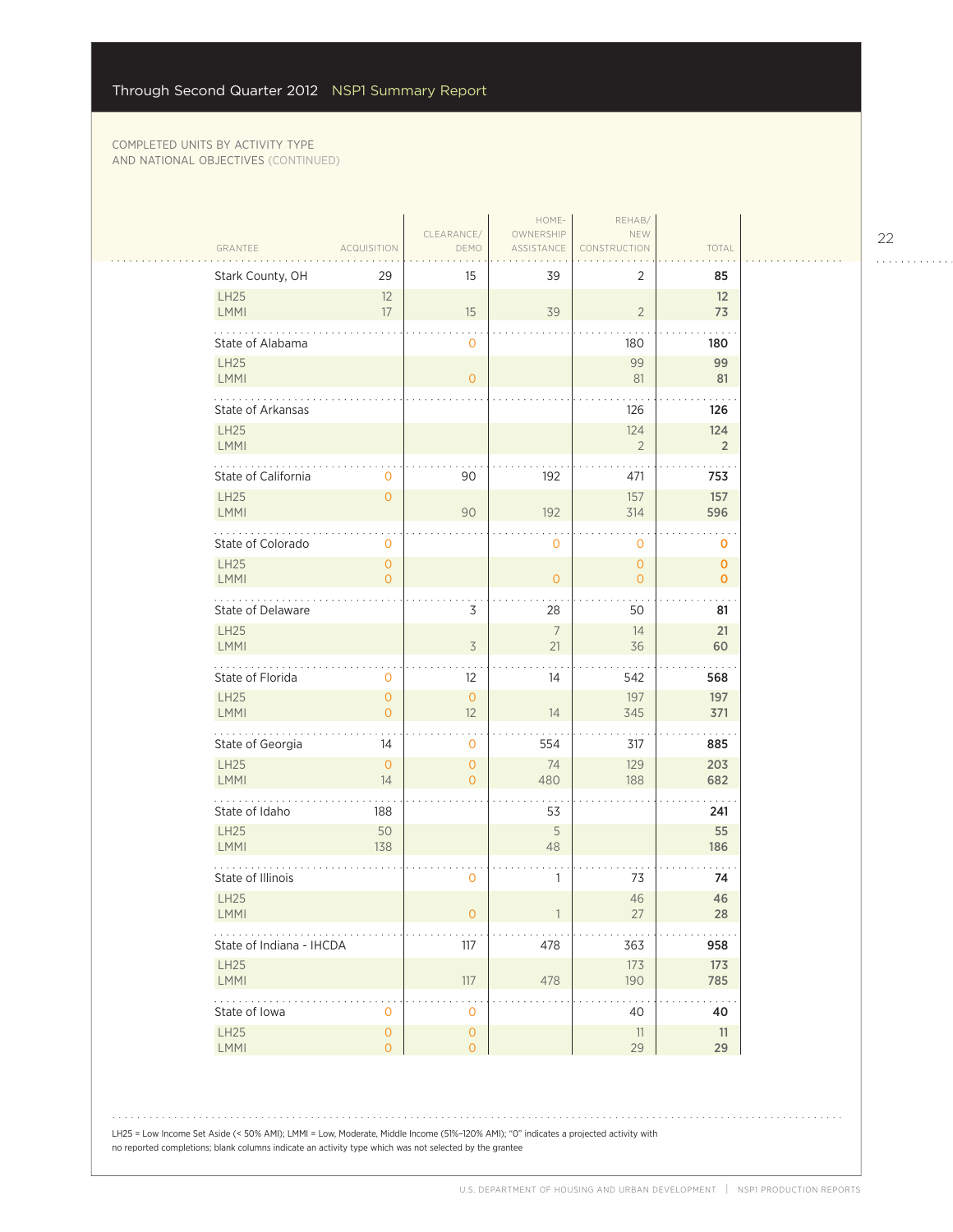$\sim$  .

| GRANTEE                       | <b>ACQUISITION</b>                    | CLEARANCE/<br>DEMO               | HOME-<br>OWNERSHIP<br>ASSISTANCE | REHAB/<br>NEW<br>CONSTRUCTION | TOTAL                 |  |
|-------------------------------|---------------------------------------|----------------------------------|----------------------------------|-------------------------------|-----------------------|--|
| State of Kansas               | 3                                     | 2                                | 24                               | 122                           | 151                   |  |
| LH25<br>LMMI                  | $\overline{2}$<br>$\mathbf{1}$        | $\overline{2}$                   | $\overline{4}$<br>20             | 50<br>72                      | 56<br>95              |  |
| State of Kentucky             | 0                                     | 28                               | 13                               | 121                           | 162                   |  |
| LH25<br>LMMI                  | $\overline{O}$                        | 7<br>21                          | 13                               | 44<br>77                      | 64<br>98              |  |
| State of Louisiana            | 0                                     | 0                                | 167                              | 183                           | 350                   |  |
| LH25<br><b>LMMI</b>           | $\overline{O}$<br>$\overline{O}$      | $\overline{O}$<br>$\overline{O}$ | 167                              | 115<br>68                     | 115<br>235            |  |
| State of Maine                | 0                                     | 6                                |                                  | 26                            | 32                    |  |
| <b>LH25</b><br>LMMI           | $\mathbf{O}$<br>$\overline{O}$        | 6                                |                                  | 11<br>15                      | 11<br>21              |  |
| State of Maryland             | 5                                     | 1                                | 236                              | 47                            | 289                   |  |
| LH25<br><b>LMMI</b>           | $\overline{2}$<br>$\overline{3}$      | 1                                | 30<br>206                        | 31<br>16                      | 63<br>226             |  |
| <b>State of Massachusetts</b> | 24                                    | 32                               |                                  | 183                           | 239                   |  |
| <b>LH25</b><br><b>LMMI</b>    | $\overline{7}$<br>17                  | 32                               |                                  | 95<br>88                      | 102<br>137            |  |
| State of Michigan             | 0                                     | 651                              | 21                               | 108                           | 780                   |  |
| <b>LH25</b><br><b>LMMI</b>    | $\overline{O}$                        | 651                              | $\overline{\mathcal{S}}$<br>18   | $6\,$<br>102                  | 9<br>771              |  |
| State of Minnesota            |                                       |                                  | 120                              | 169                           | 289                   |  |
| LH25<br><b>LMMI</b>           |                                       |                                  | 31<br>89                         | 69<br>100                     | 100<br>189            |  |
| State of Mississippi          | 546                                   |                                  |                                  | 115                           | 661                   |  |
| LH25<br><b>LMMI</b>           | 92<br>454                             |                                  |                                  | 115                           | 207<br>454            |  |
| State of Missouri             | 4                                     | 6                                | 295                              | 0                             | 305                   |  |
| LH25<br><b>LMMI</b>           | $\overline{0}$<br>4                   | $\overline{2}$<br>4              | 295                              | $\overline{0}$<br>0           | $\overline{2}$<br>303 |  |
| State of Montana              | 0                                     |                                  | 3                                | 59                            | 62                    |  |
| LH25<br>LMMI                  | $\mathsf{O}\xspace$<br>$\overline{O}$ |                                  | $\overline{\mathcal{S}}$         | $26\,$<br>33                  | 29<br>33              |  |
| State of Nebraska             |                                       | 10                               |                                  | 63                            | 73                    |  |
| LH25<br>LMMI                  |                                       | 10 <sup>°</sup>                  |                                  | $\mathsf O$<br>63             | $\mathbf 0$<br>73     |  |
|                               |                                       |                                  |                                  |                               |                       |  |

. . . . . . . . . . . . . . . . . . . . . .

23

LH25 = Low Income Set Aside (< 50% AMI); LMMI = Low, Moderate, Middle Income (51%–120% AMI); "0" indicates a projected activity with no reported completions; blank columns indicate an activity type which was not selected by the grantee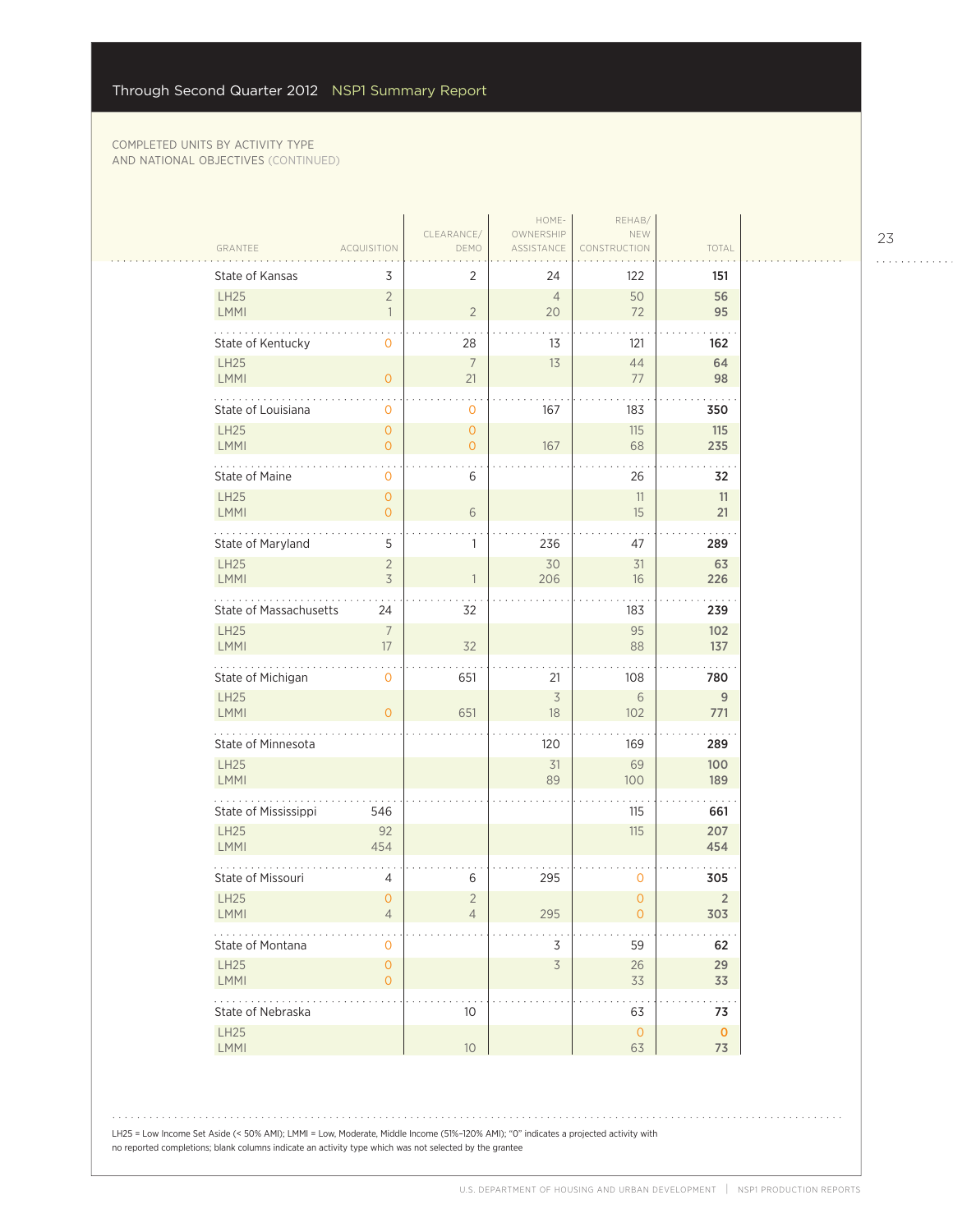$\sim$  . . . .

|                            |                               |                                            | HOME-                   | REHAB/                        |                    |
|----------------------------|-------------------------------|--------------------------------------------|-------------------------|-------------------------------|--------------------|
| GRANTEE                    | <b>ACQUISITION</b>            | CLEARANCE/<br>DEMO                         | OWNERSHIP<br>ASSISTANCE | NEW<br>CONSTRUCTION           | TOTAL              |
| State of Nevada            |                               |                                            | 122                     | 99                            | 221                |
| LH25<br><b>LMMI</b>        |                               |                                            | 122                     | 66<br>33                      | 66<br>155          |
| State of New Hampshire     | 0                             | 19                                         |                         | 0                             | 19                 |
| LH25<br>LMMI               | $\overline{0}$<br>$\mathbf 0$ | 19                                         |                         | $\mathbf 0$<br>$\overline{O}$ | $\mathbf{0}$<br>19 |
| State of New Jersey        | 2                             | 1                                          |                         | 74                            | 77                 |
| LH25<br>LMMI               | $\sqrt{2}$<br>$\overline{0}$  | $\overline{\phantom{a}}$<br>$\overline{0}$ |                         | 45<br>29                      | 48<br>29           |
| State of New York          |                               | 165                                        |                         | 301                           | 466                |
| <b>LH25</b><br><b>LMMI</b> |                               | 165                                        |                         | 202<br>99                     | 202<br>264         |
| State of North Carolina    | 30                            | 6                                          | 408                     | 284                           | 728                |
| LH25<br><b>LMMI</b>        | 19<br>11                      | $\overline{0}$<br>6                        | 206<br>202              | 241<br>43                     | 466<br>262         |
| State of North Dakota-DOC  | $\mathbf 0$                   | 1                                          |                         | 177                           | 178                |
| <b>LH25</b><br>LMMI        | $\overline{O}$                | 1                                          |                         | 63<br>114                     | 63<br>115          |
| State of Ohio              | 0                             | 10,379                                     |                         | 135                           | 10,514             |
| LH25<br>LMMI               | $\overline{0}$                | 10,379                                     |                         | 18<br>117                     | 18<br>10,496       |
| .<br>State of Oregon       |                               |                                            | 169                     | 47                            | 216                |
| LH25<br><b>LMMI</b>        |                               |                                            | 18<br>151               | 27<br>20                      | 45<br>171          |
| State of Pennsylvania      |                               | 7                                          |                         | 431                           | 438                |
| <b>LH25</b><br>LMMI        |                               | $\overline{7}$                             |                         | 302<br>129                    | 302<br>136         |
| State of South Dakota      | 12                            | 3                                          | 1                       | 99                            | 115                |
| <b>LH25</b><br><b>LMMI</b> | $\overline{3}$<br>9           | $\mathbf{O}$<br>3                          | 0                       | 43<br>56                      | 46<br>69           |
| State of Tennessee         | 127                           | 146                                        | $\overline{4}$          | $\mathsf 3$                   | 280                |
| LH25<br>LMMI               | 27<br>100                     | 146                                        | $\overline{4}$          | $\overline{3}$<br>$\circ$     | 30<br>250          |
| State of Texas-TDHCA       | 34                            | 159                                        | 12                      | 21                            | 226                |
| LH25<br>LMMI               | $24\,$<br>$10$                | 159                                        | 5<br>$\overline{7}$     | $\overline{7}$<br>14          | 36<br>190          |

LH25 = Low Income Set Aside (< 50% AMI); LMMI = Low, Moderate, Middle Income (51%–120% AMI); "0" indicates a projected activity with no reported completions; blank columns indicate an activity type which was not selected by the grantee

24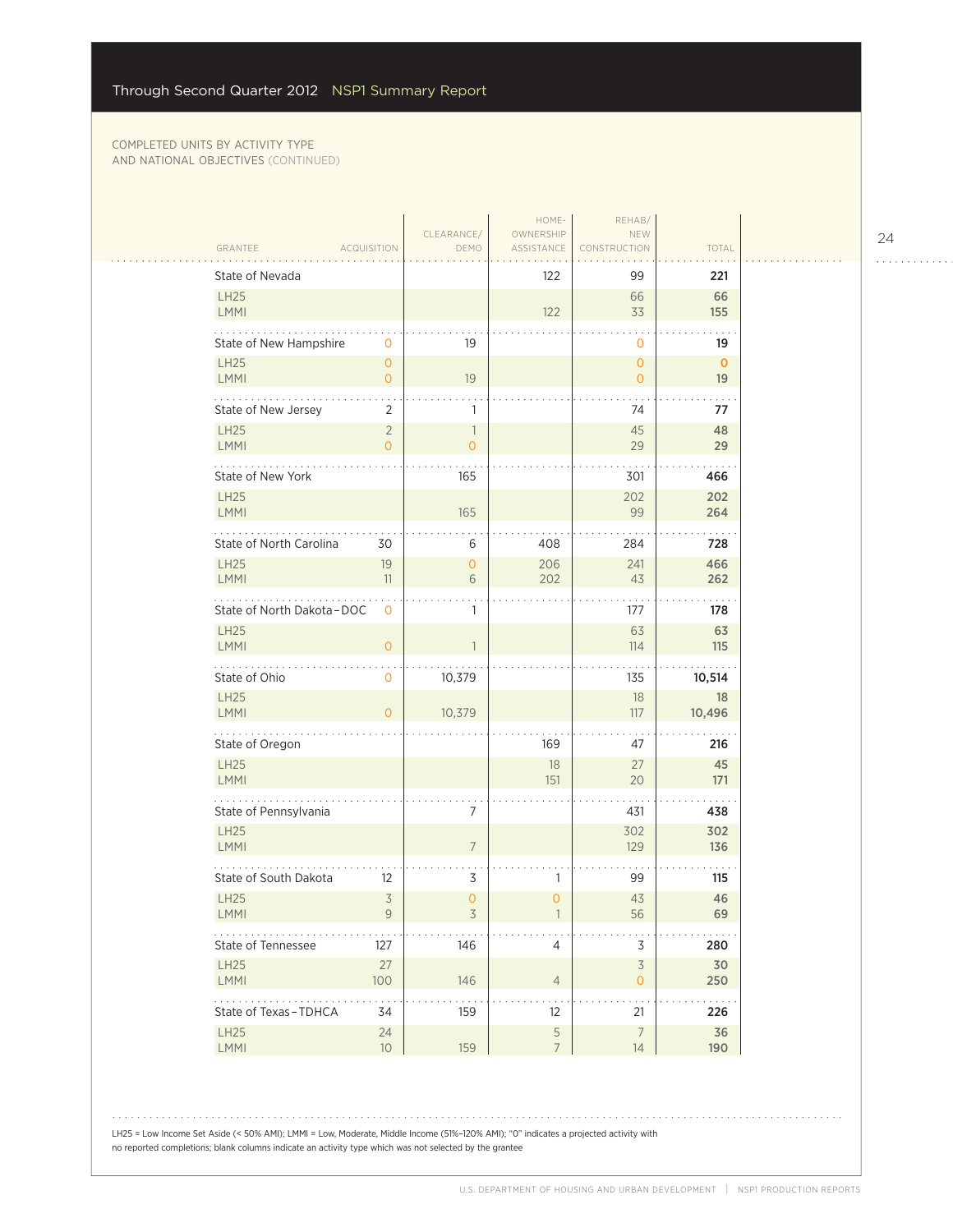|                                                                 |                                | CLEARANCE/          | HOME-<br>OWNERSHIP | REHAB/<br>NEW                               |                               |  |
|-----------------------------------------------------------------|--------------------------------|---------------------|--------------------|---------------------------------------------|-------------------------------|--|
| GRANTEE<br>State of Utah                                        | <b>ACQUISITION</b><br>163      | DEMO                | ASSISTANCE         | <b>RUCTION</b><br>0                         | TOTAL<br>163                  |  |
| LH25                                                            | 102                            |                     | 0                  |                                             | 102                           |  |
| <b>LMMI</b>                                                     | 61                             |                     | $\overline{O}$     | $\overline{O}$                              | 61                            |  |
| State of Vermont                                                | 22                             | $\mathbf 0$         |                    | 175                                         | 197                           |  |
| LH25<br><b>LMMI</b>                                             | $15\,$<br>$\overline{7}$       | $\overline{0}$      |                    | 87<br>88                                    | 102<br>95                     |  |
| State of Virginia                                               | $\mathsf{O}\xspace$            |                     | $\mathbf 0$        | $\mathbf 0$                                 | o                             |  |
| LH25<br>LMMI                                                    | $\mathsf{O}\xspace$            |                     |                    |                                             | $\mathbf{O}$                  |  |
|                                                                 | $\mathsf{O}\xspace$            |                     | $\mathbf{O}$       | $\overline{O}$                              | $\mathbf 0$                   |  |
| State of Washington<br><b>LH25</b>                              | 87<br>49                       | 3                   | 43<br>$\mathbf{O}$ |                                             | 133<br>49                     |  |
| <b>LMMI</b>                                                     | 38                             | 3                   | 43                 |                                             | 84                            |  |
| State of West Virginia                                          |                                |                     |                    | 123                                         | 123                           |  |
| LH25<br><b>LMMI</b>                                             |                                |                     |                    | 65<br>58                                    | 65<br>58                      |  |
| State of Wisconsin                                              | $\overline{2}$                 | 56                  | 59                 | 214                                         | 331                           |  |
| LH25                                                            | 0                              |                     | 18                 | 118                                         | 136                           |  |
| LMMI                                                            | $\overline{2}$                 | 56                  | 41                 | 96                                          | 195                           |  |
| Sterling Heights, MI<br><b>LH25</b>                             |                                | $\mathbf 0$         | 25                 | 12<br>12                                    | 37<br>12                      |  |
| <b>LMMI</b>                                                     |                                | $\overline{O}$      | 25                 |                                             | 25                            |  |
| .<br>Stockton, CA                                               | $\overline{2}$                 |                     | 7                  | 52                                          | 61                            |  |
| LH25<br><b>LMMI</b>                                             | $\overline{2}$                 |                     | $\overline{7}$     | $\mathbf{O}$<br>52                          | $\mathbf 0$<br>61             |  |
| Suffolk County, NY                                              |                                |                     |                    | 18                                          | 18                            |  |
| <b>LH25</b><br>LMMI                                             |                                |                     |                    | 5                                           | 5                             |  |
|                                                                 |                                |                     |                    | 13                                          | 13                            |  |
| Summit County, OH<br><b>LH25</b>                                |                                | 0<br>$\overline{0}$ |                    | 49<br>40                                    | 49<br>40                      |  |
| LMMI                                                            |                                | $\mathsf{O}\xspace$ |                    | $\mathsf{9}$                                | 9                             |  |
| $\mathbb{Z}^2$ , $\mathbb{Z}^2$ , $\mathbb{Z}^2$<br>Sunrise, FL | 1                              | $\mathbf 0$         |                    | $\overline{7}$                              | 8                             |  |
| LH25<br><b>LMMI</b>                                             | $\overline{O}$<br>$\mathbf{1}$ | $\overline{O}$      |                    | $\mathsf{O}\xspace$<br>$\overline{7}$       | $\pmb{\mathsf{O}}$<br>$\,8\,$ |  |
| $\omega$ is a second .<br>Surprise Town, AZ                     |                                |                     | 26                 | $\ddot{\phantom{0}}$<br>$\mathsf{O}\xspace$ | 26                            |  |
| <b>LH25</b><br><b>LMMI</b>                                      |                                |                     | $10$<br>16         | $\mathsf{O}\xspace$<br>$\overline{O}$       | $10$<br>16                    |  |

LH25 = Low Income Set Aside (< 50% AMI); LMMI = Low, Moderate, Middle Income (51%–120% AMI); "0" indicates a projected activity with no reported completions; blank columns indicate an activity type which was not selected by the grantee

25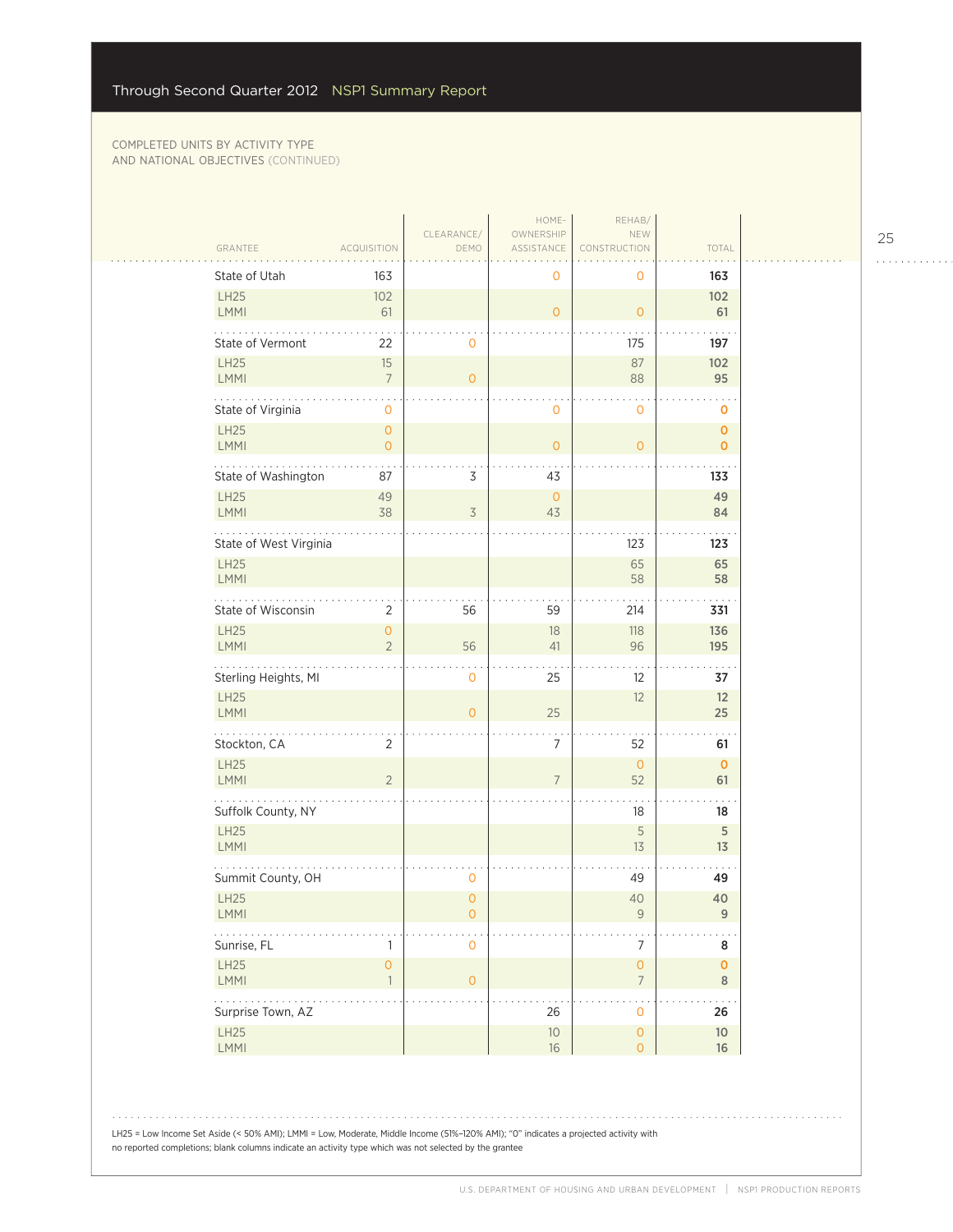| GRANTEE                       | <b>ACQUISITION</b>                  | CLEARANCE/<br>DEMO | HOME-<br>OWNERSHIP<br>ASSISTANCE | REHAB/<br>NEW<br>CONSTRUCTION | TOTAL                             |
|-------------------------------|-------------------------------------|--------------------|----------------------------------|-------------------------------|-----------------------------------|
| Tamarac, FL                   |                                     | 1                  | 53                               | 53                            | 107                               |
| LH25                          |                                     |                    | $16\,$                           | 16                            | 32                                |
| LMMI                          |                                     | $\overline{1}$     | 37                               | 37                            | 75                                |
| Tampa, FL                     | 0                                   |                    |                                  | 107                           | 107                               |
| LH25                          | $\overline{O}$                      |                    |                                  | 81                            | 81                                |
| <b>LMMI</b><br>.              | $\mathsf{O}\xspace$                 |                    |                                  | 26                            | 26                                |
| Tarrant County, TX            | 14                                  |                    |                                  | 10                            | 24                                |
| <b>LH25</b><br><b>LMMI</b>    | 14                                  |                    |                                  | 10                            | $10$<br>14                        |
|                               |                                     |                    |                                  |                               |                                   |
| Taylor, MI<br>LH25            | 21<br>5                             |                    |                                  |                               | 21<br>$\overline{5}$              |
| LMMI                          | 16                                  |                    |                                  |                               | 16                                |
| Territory of Guam             |                                     |                    |                                  | 3                             | 3                                 |
| LH25                          |                                     |                    |                                  | $\overline{3}$                | $\overline{3}$                    |
| .<br>Toledo, OH               |                                     | 112                |                                  | 50                            | 162                               |
| LH25                          |                                     |                    |                                  | 17                            | $17\,$                            |
| <b>LMMI</b>                   |                                     | 112                |                                  | 33                            | 145                               |
| Union County, NJ              | $\mathbf 0$                         |                    |                                  | $\mathbf 0$                   | $\mathbf 0$                       |
| <b>LH25</b><br><b>LMMI</b>    | $\overline{0}$<br>$\Omega$          |                    |                                  | $\mathbf{O}$                  | $\mathbf 0$<br>$\overline{O}$     |
| Vallejo, CA                   |                                     |                    | 3                                | 6                             | 9                                 |
| LH25                          |                                     |                    |                                  | $\overline{O}$                | $\mathbf{o}$                      |
| LMMI                          |                                     |                    | $\overline{3}$                   | 6                             | $\overline{9}$                    |
| Victorville, CA               | 11                                  | $\overline{2}$     | 17                               | 0                             | 30                                |
| LH25<br><b>LMMI</b>           | $\overline{\mathcal{S}}$<br>$\,8\,$ | $\overline{2}$     | 17                               | $\overline{0}$                | 5<br>25                           |
|                               |                                     |                    |                                  |                               |                                   |
| Virgin Islands<br><b>LH25</b> | $\mathbf 0$                         |                    |                                  | $\mathbf 0$<br>$\circ$        | $\mathbf 0$<br>$\pmb{\mathsf{O}}$ |
| <b>LMMI</b>                   | $\overline{0}$                      |                    |                                  | $\overline{0}$                | $\overline{0}$                    |
| .<br>Visalia, CA              | $\sim$ $\sim$ $\sim$<br>29          |                    |                                  |                               | .<br>29                           |
| LH25                          | $\overline{4}$<br>25                |                    |                                  |                               | $\overline{4}$                    |
| LMMI                          |                                     |                    |                                  |                               | $25\,$<br>$\sim$ $\sim$           |
| .                             | .                                   |                    |                                  |                               |                                   |
| Volusia County, FL<br>LH25    | 11<br>11                            |                    |                                  | 33<br>$15\,$                  | 44<br>$26\,$                      |

26

. . . . . . . . . . . .

 $\mathbb{R}$ 

LH25 = Low Income Set Aside (< 50% AMI); LMMI = Low, Moderate, Middle Income (51%–120% AMI); "0" indicates a projected activity with no reported completions; blank columns indicate an activity type which was not selected by the grantee